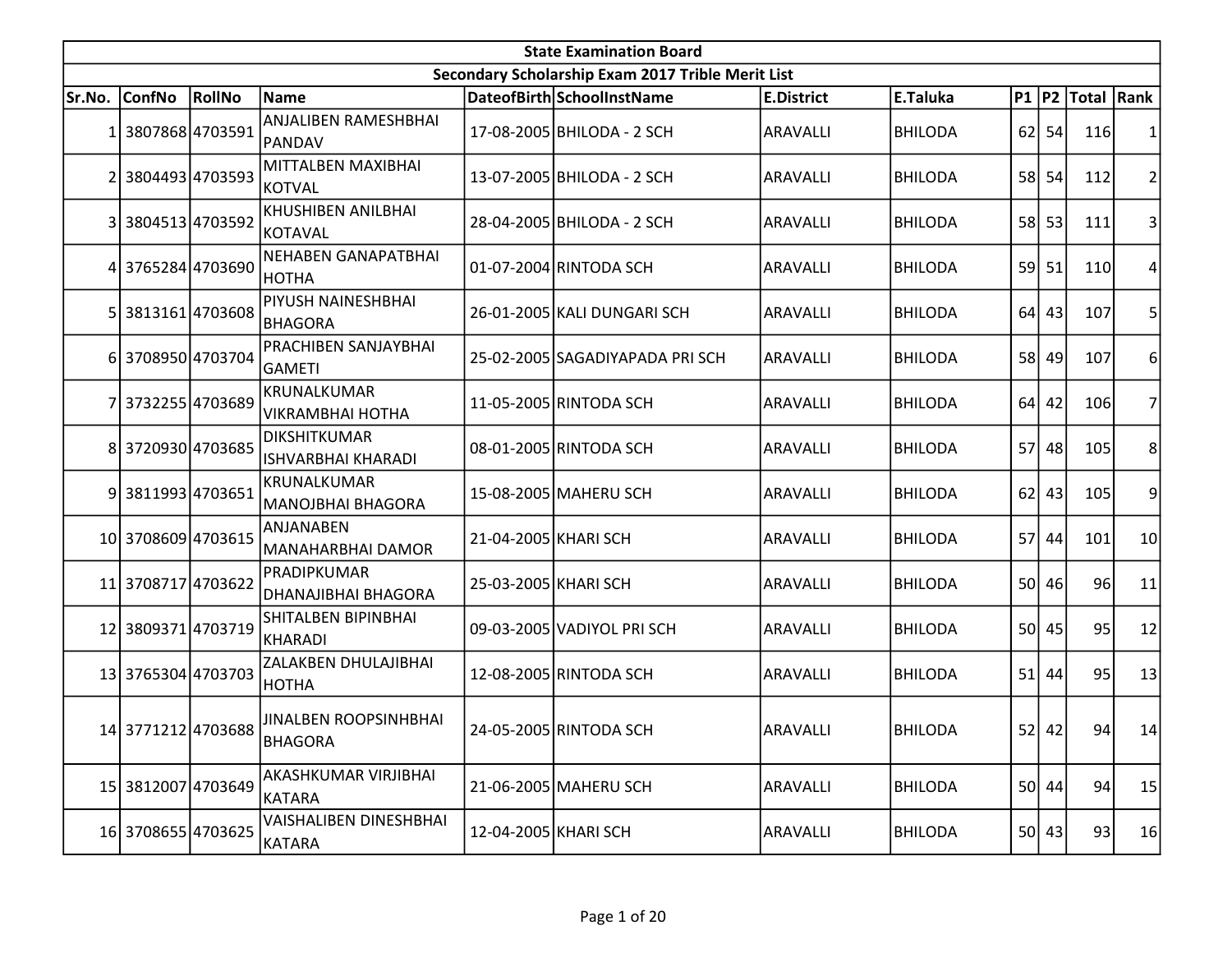|        | <b>State Examination Board</b><br>Secondary Scholarship Exam 2017 Trible Merit List |        |                                             |                      |                                                |                     |                          |                 |         |                        |                |  |  |  |
|--------|-------------------------------------------------------------------------------------|--------|---------------------------------------------|----------------------|------------------------------------------------|---------------------|--------------------------|-----------------|---------|------------------------|----------------|--|--|--|
|        |                                                                                     |        |                                             |                      |                                                |                     |                          |                 |         |                        |                |  |  |  |
| Sr.No. | <b>ConfNo</b>                                                                       | RollNo | Name                                        |                      | DateofBirth SchoolInstName                     | <b>E.District</b>   | E.Taluka                 |                 |         | P1   P2   Total   Rank |                |  |  |  |
|        | 17 3812000 4703653                                                                  |        | RAJESHVARI BHARATBHAI<br><b>BHAGORA</b>     |                      | 15-07-2005 MAHERU SCH                          | ARAVALLI            | <b>BHILODA</b>           |                 | $55$ 37 | 92                     | 17             |  |  |  |
|        | 18 3773335 4703909                                                                  |        | <b>AESHABEN NARSINHBHAI</b><br>lMENAT       |                      | 16-09-2003 C.D. MAHETA PRA SALA                | ARAVALLI            | <b>MEGHRAJ</b>           | 54              | 57      | 111                    | 1              |  |  |  |
|        | 19 3733961 4703929                                                                  |        | <b>KHILONABEN</b><br>HARSHADBHAI ROT        | 04-04-2005 ISARI SCH |                                                | <b>ARAVALLI</b>     | <b>MEGHRAJ</b>           | 56 <sup> </sup> | 50      | 106                    | $\overline{2}$ |  |  |  |
|        | 20 3773052 4703922                                                                  |        | RINKAL SHANKARLAL<br>KATARA                 |                      | 17-09-2004 C.D.MAHETA PRA SALA                 | <b>ARAVALLI</b>     | <b>MEGHRAJ</b>           |                 | $53$ 51 | 104                    | 3              |  |  |  |
|        | 21 3772987 4703921                                                                  |        | PRIYANKABEN<br><b>JITENDRABHAI PANDOR</b>   |                      | 16-06-2005 C.D. MAHETA PRA SALA                | ARAVALLI            | <b>MEGHRAJ</b>           | 51              | 47      | 98                     | 4              |  |  |  |
|        | 22 3733893 4703927                                                                  |        | <b>BHUMI VIJAYKUMAR</b><br>DAMOR            | 17-06-2005 ISARI SCH |                                                | <b>ARAVALLI</b>     | <b>MEGHRAJ</b>           | 53              | 42      | 95                     | 5              |  |  |  |
|        | 23 3700075 4703914                                                                  |        | FENILKUMAR NARANBHAI<br>KHARADI             |                      | 20-10-2004 C.D.MAHETA PRA SALA                 | ARAVALLI            | <b>MEGHRAJ</b>           |                 | $53$ 41 | 94                     | 6              |  |  |  |
|        | 24 3706879 4703933                                                                  |        | SAHILKUMAR RAJABHAI<br> PANDOR              | 25-07-2005 ISARI SCH |                                                | ARAVALLI            | <b>MEGHRAJ</b>           |                 | 47 37   | 84                     | $\overline{7}$ |  |  |  |
|        | 25 3810451 4705707                                                                  |        | <b>KARUNABEN DILIPBHAI</b><br><b>VASAVA</b> |                      | 05-07-2004 BANDABEDA P.S.                      | <b>BHARUCH</b>      | VALIA                    |                 | 46 38   | 84                     | 1              |  |  |  |
|        | 26 3707289 4705712                                                                  |        | <b>MIHIRKUMAR</b><br>SHAILESHBHAI VASAVA    |                      | 10-10-2004 BHAMADIA P.S.                       | <b>BHARUCH</b>      | <b>VALIA</b>             | 47              | 37      | 84                     | $\overline{2}$ |  |  |  |
|        | 27 3810441 4705706                                                                  |        | JENSIBEN PRAKASHBHAI<br><b>VASAVA</b>       |                      | 02-12-2004 BANDABEDA P.S.                      | <b>BHARUCH</b>      | <b>VALIA</b>             | 40              | 38      | 78                     | 3              |  |  |  |
|        | 28 3813049 4705715                                                                  |        | AASHISHBHAI SATISHBHAI<br><b>VASAVA</b>     |                      | 09-12-2004 HIRAPOR P.S.                        | <b>BHARUCH</b>      | VALIA                    | 41              | 37      | 78                     | 4              |  |  |  |
|        | 29 3807745 4705727                                                                  |        | RAHUL CHANDRASINH<br><b>VASAVA</b>          |                      | 11-09-2004 KHARCHI P.S.                        | <b>BHARUCH</b>      | ZAGHADIA                 |                 | 36 35   | 71                     | 1              |  |  |  |
|        | 30 3805569 4707641                                                                  |        | KAPILABEN AMARSINGBHAI<br><b>RATHVA</b>     |                      | 12-09-2004 GABADIA PRIMARY SCHOOL CHHOTAUDEPUR |                     | CHHOTA-<br><b>UDEPUR</b> | 72              | 79      | 151                    | $\mathbf{1}$   |  |  |  |
|        | 31 3705018 4707650                                                                  |        | LAXMANBHAI CHALUBHAI<br>RATHVA              | 11-01-2005           | KACHHEL (SURKHEDA)<br>PRIMARY SCH              | CHHOTAUDEPUR        | CHHOTA-<br><b>UDEPUR</b> |                 | 76 75   | 151                    | $\overline{2}$ |  |  |  |
|        | 32 3808473 4707630                                                                  |        | ANILBHAI NARANBHAI<br><b>RATHVA</b>         | 19-09-2004           | DHANDHODA ANAND<br><b>FALIYA PRI.SCH</b>       | CHHOTAUDEPUR        | CHHOTA-<br><b>UDEPUR</b> | 74              | 75      | 149                    | 3              |  |  |  |
|        | 33 3808329 4707631                                                                  |        | GAURAVKUMAR<br>ARAVINDBHAI RATHVA           | 27-09-2004           | DHANDHODA ANAND<br><b>FALIYA PRI.SCH</b>       | <b>CHHOTAUDEPUR</b> | CHHOTA-<br><b>UDEPUR</b> |                 | 73 76   | 149                    | 4              |  |  |  |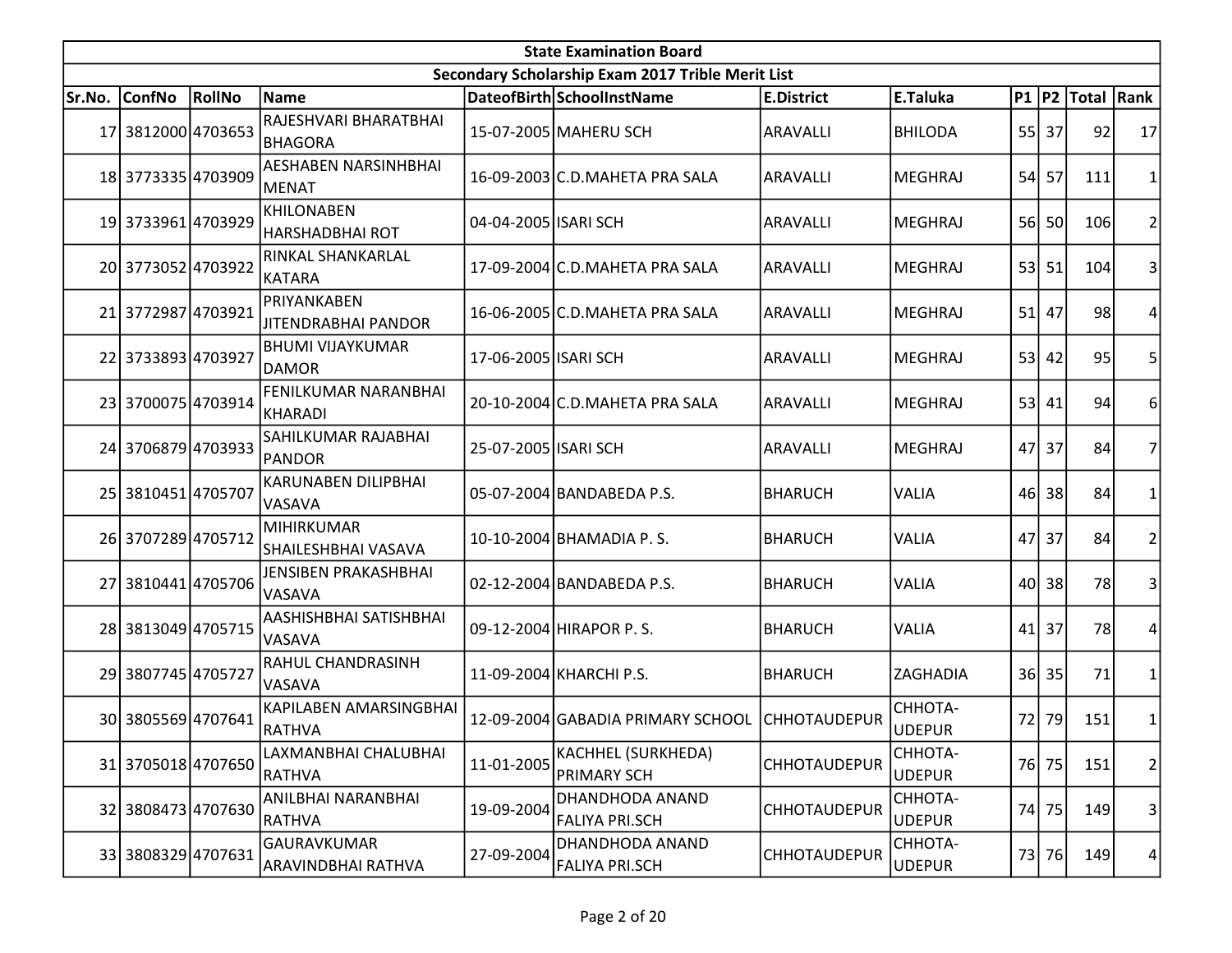| <b>State Examination Board</b> |                    |                 |                                               |            |                                                   |                     |                          |      |                 |                        |                |  |
|--------------------------------|--------------------|-----------------|-----------------------------------------------|------------|---------------------------------------------------|---------------------|--------------------------|------|-----------------|------------------------|----------------|--|
|                                |                    |                 |                                               |            | Secondary Scholarship Exam 2017 Trible Merit List |                     |                          |      |                 |                        |                |  |
| Sr.No.                         | <b>ConfNo</b>      | RollNo          | <b>Name</b>                                   |            | DateofBirth SchoolInstName                        | <b>E.District</b>   | E.Taluka                 |      |                 | P1   P2   Total   Rank |                |  |
|                                | 34 3804718 4707656 |                 | SOHILBHAI DILIPBHAI<br> RATHAVA               |            | 06-12-2004 ROZKUVA PRIMARY SCHOOL CHHOTAUDEPUR    |                     | CHHOTA-<br><b>UDEPUR</b> |      | 70 78           | 148                    | 5              |  |
|                                | 35 3707066 4707647 |                 | ASHOKBHAI VINUBHAI<br> RATHVA                 | 05-04-2005 | <b>KACHHEL (SURKHEDA)</b><br><b>PRIMARY SCH</b>   | <b>CHHOTAUDEPUR</b> | CHHOTA-<br><b>UDEPUR</b> |      | $66$   82       | 148                    | 6              |  |
|                                | 36 3808388 4707634 |                 | KAUSHIKBHAI DESHINGBHAI<br><b>RATHVA</b>      | 26-04-2004 | DHANDHODA ANAND<br><b>FALIYA PRI.SCH</b>          | <b>CHHOTAUDEPUR</b> | СННОТА-<br><b>UDEPUR</b> | 69 l | 76              | 145                    | $\overline{7}$ |  |
| 37                             | 3805715 4707640    |                 | ASVINBHAI KARSANBHAI<br><b>RATHVA</b>         |            | 02-07-2005 GABADIA PRIMARY SCHOOL                 | <b>CHHOTAUDEPUR</b> | CHHOTA-<br><b>UDEPUR</b> | 69   | 76              | 145                    | 8              |  |
|                                | 38 3804726 4707655 |                 | CHETANBHAI ISHVARBHAI<br>RATHAVA              |            | 04-08-2005 ROZKUVA PRIMARY SCHOOL CHHOTAUDEPUR    |                     | CHHOTA-<br><b>UDEPUR</b> | 70 l | 75              | 145                    | 9              |  |
|                                | 39 3705000 4707652 |                 | SANJAYBHAI SOMABHAI<br>RATHVA                 | 24-07-2004 | KACHHEL (SURKHEDA)<br><b>PRIMARY SCH</b>          | <b>CHHOTAUDEPUR</b> | CHHOTA-<br><b>UDEPUR</b> | 63   | 80 <sub>0</sub> | 143                    | 10             |  |
|                                | 40 3805787 4707639 |                 | ASHABEN MUKESHBHAI<br><b>RATHVA</b>           |            | 27-11-2004 GABADIA PRIMARY SCHOOL                 | <b>CHHOTAUDEPUR</b> | CHHOTA-<br><b>UDEPUR</b> |      | $62$   81       | 143                    | 11             |  |
|                                | 41 3702388 4707651 |                 | PRAVINBHAI KANUBHAI<br> RATHVA                | 16-07-2005 | KACHHEL (SURKHEDA)<br><b>PRIMARY SCH</b>          | CHHOTAUDEPUR        | CHHOTA-<br><b>UDEPUR</b> |      | 70 72           | 142                    | 12             |  |
|                                | 42 3704985 4707645 |                 | <b>ALKESHBHAI DINESHBHAI</b><br>RATHVA        | 11-09-2003 | KACHHEL (SURKHEDA)<br><b>PRIMARY SCH</b>          | <b>CHHOTAUDEPUR</b> | CHHOTA-<br><b>UDEPUR</b> | 68 l | 72              | 140                    | 13             |  |
|                                | 43 3813348 4708314 |                 | <b>HETALBEN ASHVINBHAI</b><br><b>DAMOR</b>    |            | 27-04-2004 SVANIRBHAR PRI SHALA                   | <b>DOHAD</b>        | <b>DAHOD</b>             | 67   | 67              | 134                    | 1              |  |
|                                | 44 3807976 4708310 |                 | <b>MAYURIBEN HARAMLSINH</b><br><b>BARIA</b>   | 09-11-2004 | SARSVATI PRATHAMIK<br><b>VIDHYAMANDI</b>          | DOHAD               | <b>DAHOD</b>             |      | 70 63           | 133                    | $\overline{2}$ |  |
| 45                             |                    | 3810843 4708315 | <b>HETVINI RAJKAMAL MAL</b>                   |            | 05-08-2005 SVANIRBHAR PRI SHALA                   | <b>DOHAD</b>        | <b>DAHOD</b>             | 64   | 63              | 127                    | 3              |  |
|                                | 46 3805182 4708236 |                 | SEJALBEN JIMALBHAI<br>AMALIYAR                |            | 22-05-2005 MOTI LACHELI PRI.SHALA                 | <b>DOHAD</b>        | <b>DAHOD</b>             | 58   | 64              | 122                    | 4              |  |
|                                | 47 3807771 4708311 |                 | <b>VATSAL JITENDRAKUMAR</b><br><b>HATHILA</b> | 23-04-2004 | SHASHI DHAN DAY PRIMARY<br>SCHOOL                 | <b>DOHAD</b>        | <b>DAHOD</b>             |      | 60 61           | 121                    | 5              |  |
|                                | 48 3771401 4708256 |                 | ANKITBHAI DEVENDRABHAI<br><b>CHAREL</b>       |            | 14-01-2005 NAGRALA PRI.SHALA                      | <b>DOHAD</b>        | <b>DAHOD</b>             |      | 50 71           | 121                    | 6              |  |
|                                | 49 3805191 4708233 |                 | KRUPESHBHAI MAJUBHAI<br><b>MAVI</b>           |            | 15-06-2005 MOTI LACHELI PRI.SHALA                 | <b>DOHAD</b>        | <b>DAHOD</b>             |      | 58 63           | 121                    | 7              |  |
|                                | 50 3807941 4708250 |                 | RIKESH BALUBHAI<br>SANGADA                    |            | 14-07-2005 MOTIKHARAJ PRI. SHALA                  | <b>DOHAD</b>        | <b>DAHOD</b>             |      | $63$ 58         | 121                    | 8 <sup>2</sup> |  |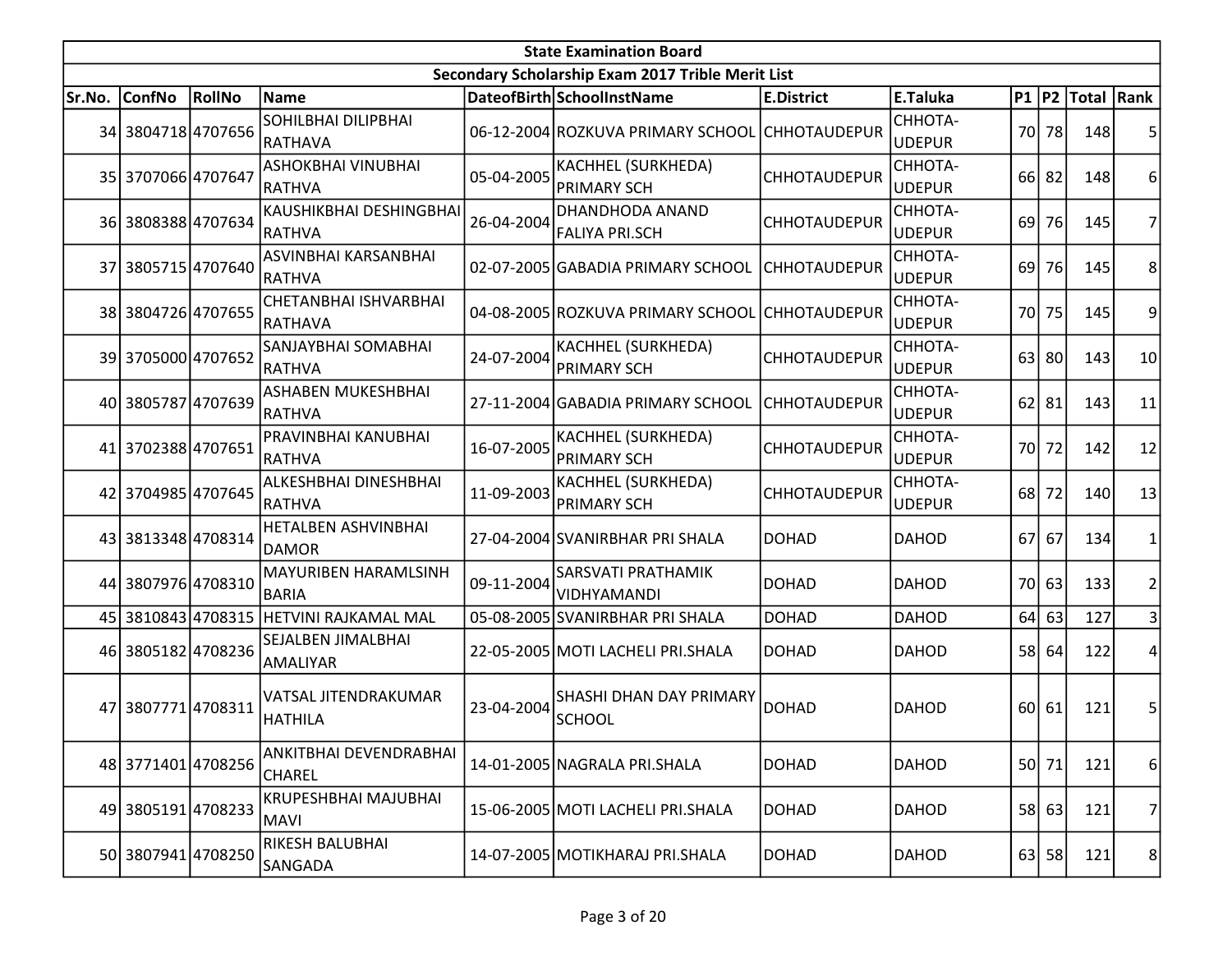|        | <b>State Examination Board</b><br>Secondary Scholarship Exam 2017 Trible Merit List |        |                                               |                      |                                                 |                   |              |                 |         |                     |    |  |  |
|--------|-------------------------------------------------------------------------------------|--------|-----------------------------------------------|----------------------|-------------------------------------------------|-------------------|--------------|-----------------|---------|---------------------|----|--|--|
|        |                                                                                     |        |                                               |                      |                                                 |                   |              |                 |         |                     |    |  |  |
| Sr.No. | <b>ConfNo</b>                                                                       | RollNo | Name                                          |                      | DateofBirth SchoolInstName                      | <b>E.District</b> | E.Taluka     |                 |         | P1  P2  Total  Rank |    |  |  |
|        | 51 3812226 4708158                                                                  |        | <b>JASODABEN RAMESHBHAI</b><br> BAMANYA       |                      | 21-10-2004 BAVKA MU.GAMTAL                      | <b>DOHAD</b>      | <b>DAHOD</b> |                 | $61$ 59 | 120                 | 9  |  |  |
|        | 52 3764805 4708322                                                                  |        | KARTIKBHAI GAJENDRABHAI<br>MINAMA             |                      | 20-01-2005 TANCHIYA PRI.SHALA                   | <b>DOHAD</b>      | <b>DAHOD</b> |                 | 56 64   | 120                 | 10 |  |  |
|        | 53 3807993 4708249                                                                  |        | RADHIKABEN<br>KAMALESHBHAI PALAS              |                      | 16-07-2005 MOTIKHARAJ PRI SHALA                 | DOHAD             | <b>DAHOD</b> | 61              | 59      | 120                 | 11 |  |  |
|        | 54 3805363 4708241                                                                  |        | YOGESHBHAI ARVINDBHAI<br><b>AMALIYAR</b>      |                      | 11-01-2005 MOTI LACHELI PRI.SHALA               | <b>DOHAD</b>      | <b>DAHOD</b> |                 | 56 63   | 119                 | 12 |  |  |
|        | 55 3732587 4708292                                                                  |        | PIYUSHBHAI CHANDUBHAI<br><b>BHURIYA</b>       |                      | 25-05-2005 NAVAGAM MU.PRI.SHALA                 | <b>DOHAD</b>      | <b>DAHOD</b> | 65 <sup> </sup> | 54      | 119                 | 13 |  |  |
|        | 56 3733360 4708217                                                                  |        | SANTOSHBHAI RAMSUBHAI<br><b>MEDA</b>          |                      | 03-07-2005 KHANGELA PRI.SHALA                   | <b>DOHAD</b>      | <b>DAHOD</b> | 61              | 58      | 119                 | 14 |  |  |
| 57     | 3807276 4708307                                                                     |        | POOJABEN TITABHAI<br><b>BHABHOR</b>           | 07-09-2004           | <b>SARDAR VALLBHABHAI</b><br><b>PATEL PRI.S</b> | <b>DOHAD</b>      | <b>DAHOD</b> | 57              | 61      | 118                 | 15 |  |  |
|        | 58 3764837 4729656                                                                  |        | ATULKUMAR JESINGBHAI<br>KHAPED                | 24-12-2004           | <b>NAVAGAM BRANCH</b><br><b>PRI.SHALA</b>       | <b>DOHAD</b>      | <b>DAHOD</b> | 51              | 67      | 118                 | 16 |  |  |
|        | 59 3700307 4708273                                                                  |        | CHIRAGKUMAR<br><b>SURESHBHAI KOCHRA</b>       | 16-02-2005           | NAVAGAM BRANCH<br>PRI.SHALA                     | <b>DOHAD</b>      | <b>DAHOD</b> | 55              | 63      | 118                 | 17 |  |  |
|        | 60 3807585 4708326                                                                  |        | <b>BANDHANBHAI KANUBHAI</b><br><b>BHABHOR</b> |                      | 17-03-2004 VANBHORI PRI SHALA                   | <b>DOHAD</b>      | <b>DAHOD</b> |                 | 52 65   | 117                 | 18 |  |  |
|        | 61 3804113 4708225                                                                  |        | SONALBEN BADUBHAI<br>KHAPED                   |                      | 20-10-2004 LIMDABARA PRI.SHALA                  | <b>DOHAD</b>      | <b>DAHOD</b> |                 | 60 57   | 117                 | 19 |  |  |
|        | 62 3803824 4708267                                                                  |        | RAVINABEN AMARSING<br>PASAYA                  |                      | 09-01-2005 NAGRALA PRI.SHALA                    | <b>DOHAD</b>      | <b>DAHOD</b> |                 | 58 59   | 117                 | 20 |  |  |
|        | 63 3810572 4708303                                                                  |        | <b>KRISHNA KIRANKUMAR</b><br>CHAUHAN          |                      | 04-02-2005 SAINT STEFEN PRI SCHOOL              | <b>DOHAD</b>      | <b>DAHOD</b> |                 | 50 67   | 117                 | 21 |  |  |
|        |                                                                                     |        | 64 3700207 4708281 PUJABEN BHARATSINH ROZ     | 24-03-2004 PRI.SHALA | NAVAGAM BRANCH                                  | <b>DOHAD</b>      | DAHOD        |                 | 53 63   | 116                 | 22 |  |  |
|        | 65 3805162 4708238                                                                  |        | SEJALBEN RASABHAI<br>AMALIYAR                 |                      | 13-01-2005 MOTI LACHELI PRI.SHALA               | <b>DOHAD</b>      | <b>DAHOD</b> |                 | $61$ 54 | 115                 | 23 |  |  |
|        | 66 3811883 4708323                                                                  |        | SAHILBHAI SOMABHAI<br><b>BHABHOR</b>          |                      | 11-02-2005 TANCHIYA PRI.SHALA                   | <b>DOHAD</b>      | <b>DAHOD</b> |                 | 49 66   | 115                 | 24 |  |  |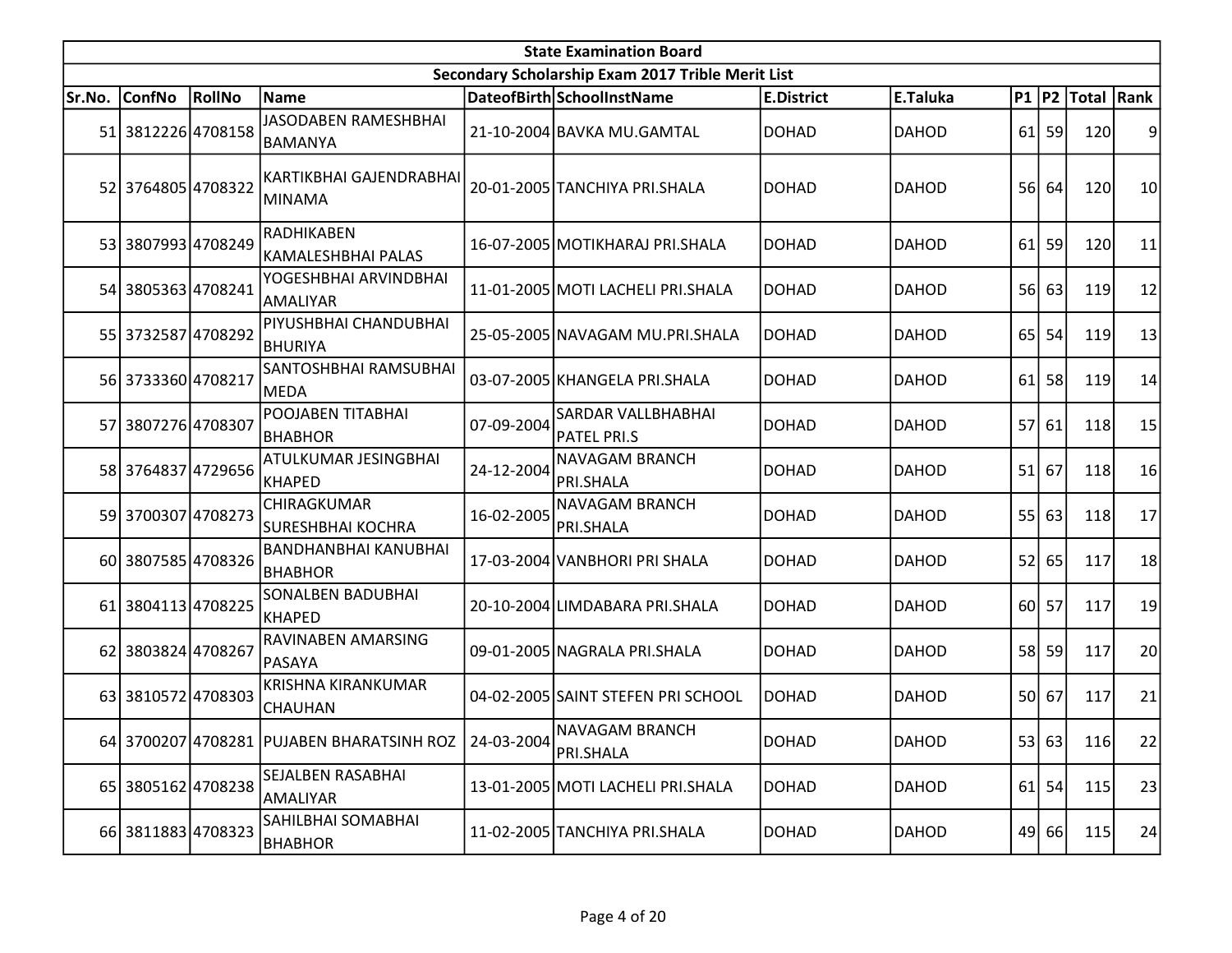| <b>State Examination Board</b> |                    |        |                                             |                     |                                                   |                   |                  |                 |           |                  |                         |  |
|--------------------------------|--------------------|--------|---------------------------------------------|---------------------|---------------------------------------------------|-------------------|------------------|-----------------|-----------|------------------|-------------------------|--|
|                                |                    |        |                                             |                     | Secondary Scholarship Exam 2017 Trible Merit List |                   |                  |                 |           |                  |                         |  |
| Sr.No.                         | <b>ConfNo</b>      | RollNo | <b>Name</b>                                 |                     | DateofBirth SchoolInstName                        | <b>E.District</b> | E.Taluka         |                 |           | P1 P2 Total Rank |                         |  |
|                                | 67 3805167 4708237 |        | SEJALBEN RAKESHBHAI<br> AMALIYAR            |                     | 09-05-2004 MOTI LACHELI PRI.SHALA                 | <b>DOHAD</b>      | <b>DAHOD</b>     |                 | 58 56     | 114              | 25                      |  |
|                                | 68 3808751 4708177 |        | <b>VIPUL MAHESHBHAI</b><br><b>DAMOR</b>     |                     | 10-10-2004 DOLATGANJ KUMAR SHALA                  | <b>DOHAD</b>      | <b>DAHOD</b>     |                 | 50 63     | 113              | 26                      |  |
|                                | 69 3732798 4708295 |        | RAKESHKUMAR<br>PARSINGBHAI SANGHADA         |                     | 01-03-2005 NAVAGAM MU.PRI.SHALA                   | DOHAD             | <b>DAHOD</b>     |                 | 50 63     | 113              | 27                      |  |
|                                | 70 3807168 4708243 |        | DARSHNABEN LALITBHAI<br>KOCHARA             |                     | 11-03-2005 MOTIKHARAJ PRI.SHALA                   | <b>DOHAD</b>      | <b>DAHOD</b>     | 57              | 56        | 113              | 28                      |  |
|                                | 71 3707607 4708274 |        | <b>DARSHNABEN</b><br>PANGALABHAI KOCHRA     | 11-06-2005          | <b>NAVAGAM BRANCH</b><br>PRI.SHALA                | <b>DOHAD</b>      | <b>DAHOD</b>     |                 | 56 57     | 113              | 29                      |  |
|                                |                    |        | 72 3807798 4708415 SUNIL SAMANTBHAI BARIA   | 05-06-2004 ROZ BURD |                                                   | <b>DOHAD</b>      | <b>DEV.BARIA</b> |                 | 66 55     | 121              | 1                       |  |
|                                | 73 3808823 4708403 |        | DARSHANA BHARATBHAI<br>AMALIYAR             | 05-08-2004 ROZ BURD |                                                   | <b>DOHAD</b>      | DEV.BARIA        | 64              | <b>50</b> | 114              | $\overline{2}$          |  |
|                                | 74 3809021 4708421 |        | <b>VIJAYKUMAR NARVATBHAI</b><br>MINAMA      | 13-01-2005 ROZ BURD |                                                   | DOHAD             | DEV.BARIA        |                 | 39 49     | 88               | 3                       |  |
|                                | 75 3803476 4708370 |        | <b>JITUBHAI GAMIRBHAI</b><br><b>DAMOR</b>   |                     | 19-02-2005 MOTI ZARI PRA SHALA                    | <b>DOHAD</b>      | DEV.BARIA        |                 | 39 38     | 77               | 4                       |  |
|                                | 76 3813289 4708592 |        | DIVYESHBHAI DHIRUBHAI<br>KATARA             |                     | 23-11-2004 NANA AMBALIYA PRI SHALA                | <b>DOHAD</b>      | LIMKHEDA         |                 | $52$ 47   | 99               | 1                       |  |
|                                | 77 3771540 4708590 |        | VIRALKUMAR PANKAJBHAI<br><b>BHURIYA</b>     | 20-06-2005          | METHAN TAVIYAD FALIYA<br><b>VARG PRI.SHALA</b>    | <b>DOHAD</b>      | LIMKHEDA         |                 | 48 51     | 99               | $\overline{\mathbf{c}}$ |  |
|                                | 78 3804032 4708562 |        | <b>VANRAJSINH DHIRABHAI</b><br><b>DAMOR</b> |                     | 01-01-2005 ANTAR SUBA PRI.SHALA                   | <b>DOHAD</b>      | LIMKHEDA         | 60 <sup>1</sup> | 38        | 98               | 3                       |  |
|                                | 79 3767095 4708563 |        | YOGESH CHUNIYABHAI<br>KALASAVA              |                     | 10-02-2005 ANTAR SUBA PRI.SHALA                   | <b>DOHAD</b>      | LIMKHEDA         | 52              | 42        | 94               | 4                       |  |
|                                | 80 3766385 4708587 |        | VILASBEN NATVARBHAI<br>KAMOL                |                     | 01-05-2004 LIMBODAR PRI SHALA                     | <b>DOHAD</b>      | LIMKHEDA         |                 | 46 41     | 87               | 5 <sup>1</sup>          |  |
|                                | 81 3767350 4708561 |        | <b>KHUSHABUBEN</b><br>DHURUBHAI MAVI        |                     | 25-02-2005 ANTAR SUBA PRI.SHALA                   | <b>DOHAD</b>      | <b>LIMKHEDA</b>  | 47              | 39        | 86               | 6                       |  |
|                                | 82 3767270 4708560 |        | <b>GEETABEN DHANABHAI</b><br>NINAMA         |                     | 15-01-2005 ANTAR SUBA PRI.SHALA                   | <b>DOHAD</b>      | LIMKHEDA         |                 | 46 37     | 83               | 7                       |  |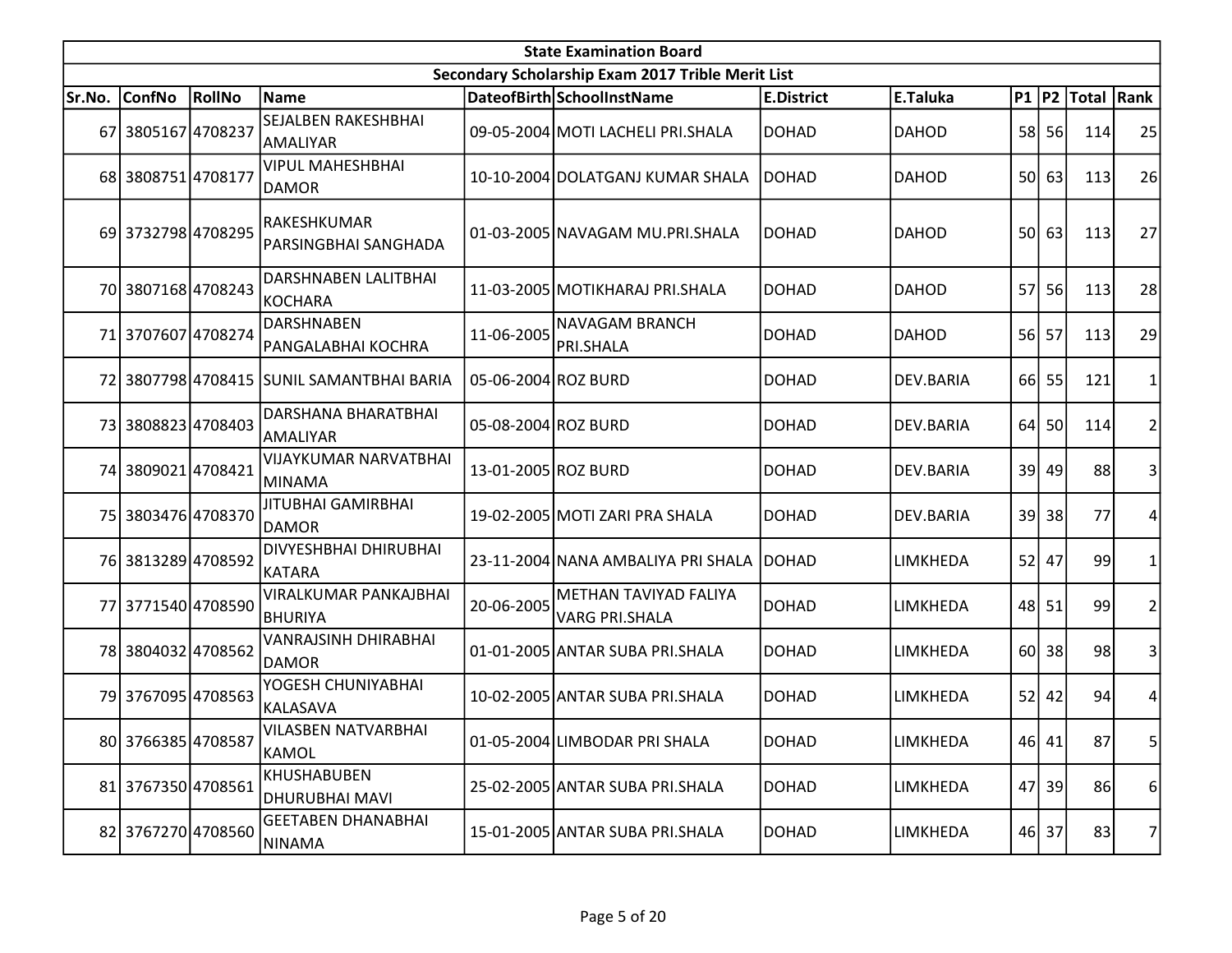| <b>State Examination Board</b> |                    |        |                                               |            |                                                   |                   |              |     |       |                     |                |  |
|--------------------------------|--------------------|--------|-----------------------------------------------|------------|---------------------------------------------------|-------------------|--------------|-----|-------|---------------------|----------------|--|
|                                |                    |        |                                               |            | Secondary Scholarship Exam 2017 Trible Merit List |                   |              |     |       |                     |                |  |
| Sr.No.                         | <b>ConfNo</b>      | RollNo | <b>Name</b>                                   |            | DateofBirth SchoolInstName                        | <b>E.District</b> | E.Taluka     |     |       | P1  P2  Total  Rank |                |  |
|                                | 83 3700833 4708606 |        | <b>BHUMIBEN RAJUBHAI</b><br><b>BARIA</b>      |            | 01-06-2005 VATEDA PRI.SHALA                       | <b>DOHAD</b>      | LIMKHEDA     |     | 40 39 | 79                  | 8              |  |
|                                | 84 3702484 4708612 |        | SANDIPBHAI<br>SHAILESHKUMAR DAHMA             |            | 19-01-2005 VATEDA PRI.SHALA                       | <b>DOHAD</b>      | LIMKHEDA     | 35  | 38    | 73                  | 9              |  |
|                                | 85 3769243 4708632 |        | TRUSHTIBEN RAMESHBHAI<br><b>SANGADA</b>       | 01-09-2004 | <b>JIVAN JYOT VIDHYALAY</b><br><b>LIMDI</b>       | <b>DOHAD</b>      | ZALOD        |     | 79 69 | 148                 | 1              |  |
|                                |                    |        | 86 3765506 4708678 HET MUKESHBHAI CHAREL      |            | 29-12-2004 SHRIMATU J.V. SHETH MIDAL DOHAD        |                   | ZALOD        |     | 77 71 | 148                 | 2              |  |
|                                | 87 3768668 4708620 |        | AASHRUTIBEN RISINGBHAI<br><b>DAMOR</b>        | 03-06-2004 | <b>JIVAN JYOT VIDHYALAY</b><br><b>LIMDI</b>       | <b>DOHAD</b>      | ZALOD        |     | 78 67 | 145                 | 3              |  |
|                                | 88 3812372 4708686 |        | YUVRAJSINH ABHESINHBHAI<br><b>BARIYA</b>      |            | 16-10-2004 SHRIMATU J.V. SHETH MIDAL DOHAD        |                   | ZALOD        |     | 76 63 | 139                 | 4              |  |
|                                | 89 3804115 4708683 |        | PARTH SURESHBHAI<br>BHURIYA                   |            | 06-12-2004 SHRIMATU J.V.SHETH MIDAL DOHAD         |                   | ZALOD        | 79  | 60    | 139                 | 5              |  |
|                                | 90 3812368 4708676 |        | <b>GRISHMABEN RAVSINHBHAI</b><br><b>DAMOR</b> |            | 13-12-2004 SHRIMATU J.V. SHETH MIDAL DOHAD        |                   | ZALOD        |     | 78 60 | 138                 | 6              |  |
|                                | 91 3768941 4708626 |        | JIGNASHA BHURABHAI<br>NINAMA                  | 05-02-2005 | <b>JIVAN JYOT VIDHYALAY</b><br><b>LIMDI</b>       | <b>DOHAD</b>      | ZALOD        | 73  | 63    | 136                 | $\overline{7}$ |  |
|                                | 92 3703374 4708622 |        | <b>HEM MINESHBHAI</b><br>VAHONIYA             | 29-12-2004 | <b>JIVAN JYOT VIDHYALAY</b><br><b>LIMDI</b>       | DOHAD             | <b>ZALOD</b> |     | 66 69 | 135                 | 8              |  |
|                                | 93 3812953 4708682 |        | NIKUNJ MAKHANSINGBHAI<br>NISHRTA              |            | 02-03-2005 SHRIMATU J.V.SHETH MIDAL DOHAD         |                   | ZALOD        | 75I | 59    | 134                 | 9              |  |
|                                | 94 3703608 4708675 |        | DIVANKUMAR SURESHBHAI<br><b>VASAIYA</b>       |            | 05-05-2005 SHRIMATU J.V. SHETH MIDAL DOHAD        |                   | ZALOD        | 74I | -60l  | 134                 | 10             |  |
|                                | 95 3812381 4708681 |        | <b>MITBHAI MANUBHAI</b><br>NISARTA            |            | 27-05-2004 SHRIMATU J.V. SHETH MIDAL DOHAD        |                   | ZALOD        |     | 74 58 | 132                 | 11             |  |
|                                | 96 3702355 4708660 |        | <b>KUSUMBEN VIJAYBHAI</b><br>VASAIYA          |            | 02-05-2005 MUVADA KANYA                           | <b>DOHAD</b>      | ZALOD        |     | 70 62 | 132                 | 12             |  |
|                                | 97 3702359 4708658 |        | <b>ARPITABEN JASVANTBHAI</b><br><b>DAMOR</b>  |            | 27-07-2005 MUVADA KANYA                           | <b>DOHAD</b>      | ZALOD        |     | 76 56 | 132                 | 13             |  |
|                                | 98 3765502 4708677 |        | HARDIKBHAI GOVINDBHAI<br>PARGI                |            | 25-01-2005 SHRIMATU J.V.SHETH MIDAL DOHAD         |                   | ZALOD        |     | 72 58 | 130                 | 14             |  |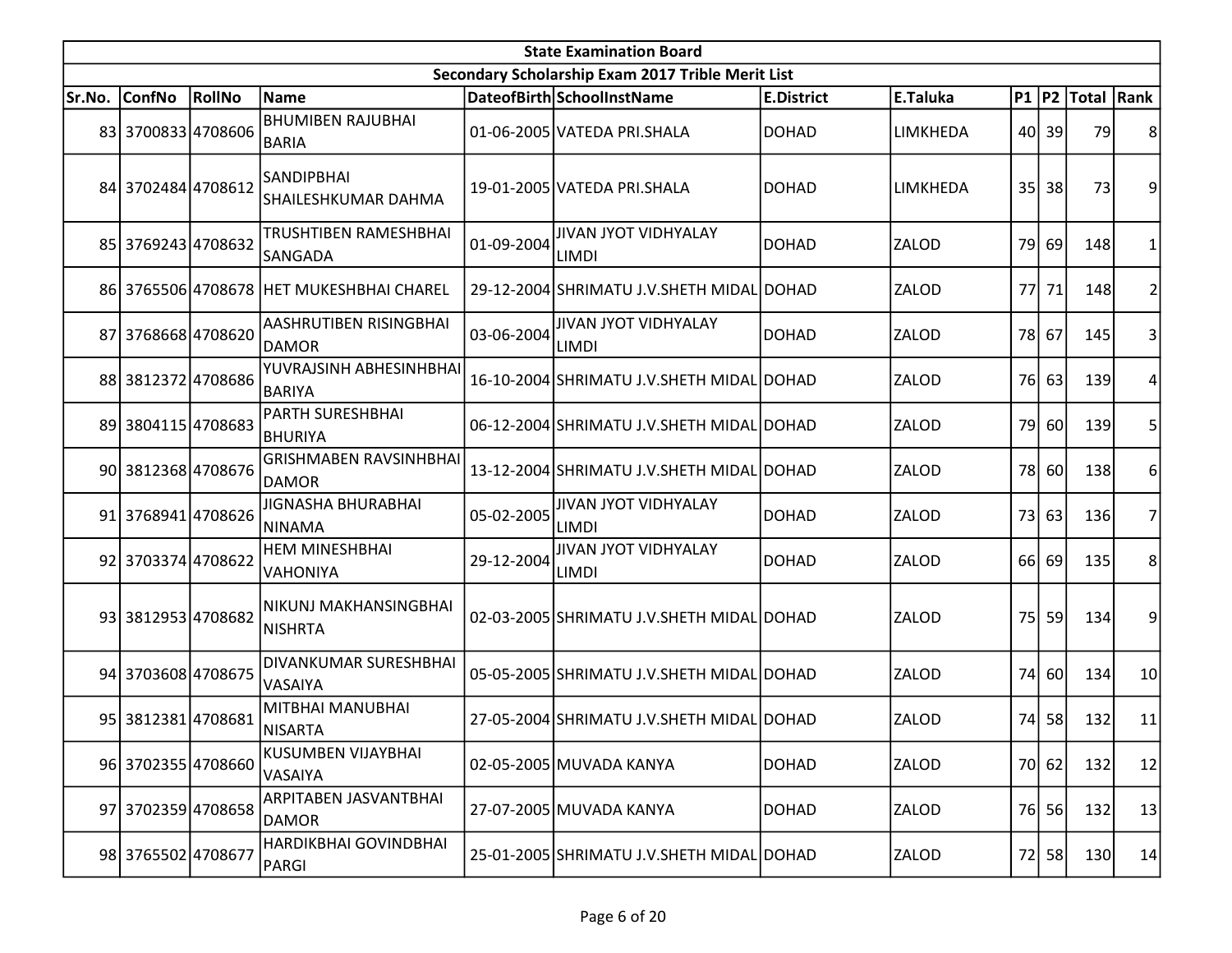|        | <b>State Examination Board</b><br>Secondary Scholarship Exam 2017 Trible Merit List |        |                                           |            |                                             |                   |                 |      |           |                        |              |  |  |  |
|--------|-------------------------------------------------------------------------------------|--------|-------------------------------------------|------------|---------------------------------------------|-------------------|-----------------|------|-----------|------------------------|--------------|--|--|--|
|        |                                                                                     |        |                                           |            |                                             |                   |                 |      |           |                        |              |  |  |  |
| Sr.No. | <b>ConfNo</b>                                                                       | RollNo | Name                                      |            | DateofBirth SchoolInstName                  | <b>E.District</b> | <b>E.Taluka</b> |      |           | P1   P2   Total   Rank |              |  |  |  |
|        | 99 3702322 4708661                                                                  |        | PRIYABEN KANUBHAI<br><b>VASAIYA</b>       |            | 25-07-2005 MUVADA KANYA                     | <b>DOHAD</b>      | ZALOD           |      | 76 54     | 130                    | 15           |  |  |  |
|        | 100 3702247 4729705                                                                 |        | ARPITABEN ARVINDBHAI<br><b>DAMOR</b>      |            | 14-02-2005 MUVADA KANYA                     | <b>DOHAD</b>      | ZALOD           | 74   | 55        | 129                    | 16           |  |  |  |
|        | 101 3720277 4708680                                                                 |        | MILANKUMAR SURESHBHAI<br>NISARTA          |            | 30-06-2005 SHRIMATU J.V.SHETH MIDAL DOHAD   |                   | ZALOD           | 69 l | <b>60</b> | 129                    | 17           |  |  |  |
|        | 102 3702336 4708659                                                                 |        | <b>JILABEN SURMALBHAI</b><br><b>DAMOR</b> |            | 09-02-2005 MUVADA KANYA                     | <b>DOHAD</b>      | <b>ZALOD</b>    | 71   | 56        | 127                    | 18           |  |  |  |
|        | 103 3807622 4708646                                                                 |        | SHRUTIBEN GOPALBHAI<br>NISARTA            |            | 11-12-2004 KHARSANA MAIN                    | <b>DOHAD</b>      | ZALOD           | 63   | 56        | 119                    | 19           |  |  |  |
|        | 104 3805777 4708673                                                                 |        | URMILABEN DALABHAI<br><b>BHABHOR</b>      |            | 10-10-2004 SARMARIYA PRA, SCH.              | <b>DOHAD</b>      | ZALOD           | 68   | 50        | <b>118</b>             | 20           |  |  |  |
|        | 105 3769069 4708630                                                                 |        | <b>PRASHANT KALPESHBHAI</b><br>KAMOL      | 02-01-2005 | <b>JIVAN JYOT VIDHYALAY</b><br><b>LIMDI</b> | <b>DOHAD</b>      | ZALOD           |      | $56$ 62   | 118                    | 21           |  |  |  |
|        | 106 3806346 4708657                                                                 |        | RAHULBHAI DEVABHAI<br>DANGI               |            | 15-01-2004 MOTI KUNI PRA.SCH.               | <b>DOHAD</b>      | ZALOD           |      | $65$   51 | 116                    | 22           |  |  |  |
|        | 107 3769733 4708639                                                                 |        | SHILABEN SURESHBHAI<br>VASONIYA           |            | 26-06-2005 KALAJI NI SARASVANI PRA          | <b>DOHAD</b>      | <b>ZALOD</b>    | 69 l | 46        | 115                    | 23           |  |  |  |
|        | 108 3805599 4708672                                                                 |        | SHITALBEN VARSINGBHAI<br><b>BHURIYA</b>   |            | 16-02-2005 SARMARIYA PRA, SCH.              | <b>DOHAD</b>      | ZALOD           | 63   | 50        | 113                    | 24           |  |  |  |
|        | 109 3805738 4708666                                                                 |        | JHANKHANABEN<br>MUKESHBHAI DANGI          |            | 01-03-2005 SARMARIYA PRA, SCH.              | <b>DOHAD</b>      | ZALOD           | 67 I | 45        | 112                    | 25           |  |  |  |
|        | 110 3805837 4708668                                                                 |        | REKHABEN LAXMANBHAI<br>KATARA             |            | 25-03-2005 SARMARIYA PRA, SCH.              | <b>DOHAD</b>      | ZALOD           | 63   | 49        | 112                    | 26           |  |  |  |
| 111l   | 38068794708638                                                                      |        | PAYALBEN SURESHBHAI<br><b>DAMOR</b>       |            | 21-05-2005 KALAJI NI SARASVANI PRA          | <b>DOHAD</b>      | ZALOD           | 70I  | 42        | 112                    | 27           |  |  |  |
|        | 112 3809279 4708644                                                                 |        | PANKAJBHAI RAMJIBHAI<br>KATARA            |            | 14-06-2002 KHARSANA MAIN                    | <b>DOHAD</b>      | ZALOD           |      | $61$   49 | 110                    | 28           |  |  |  |
|        | 113 3809256 4708645                                                                 |        | PRIYANKABEN<br>MAHESHBHAI KAMOL           |            | 01-01-2005 KHARSANA MAIN                    | <b>DOHAD</b>      | <b>ZALOD</b>    |      | $58$ 52   | 110                    | 29           |  |  |  |
|        | 114 3769777 4708636                                                                 |        | NIKUNJKUMAR POPATBHAI<br>VASAIYA          |            | 25-07-2005 KALAJI NI SARASVANI PRA          | <b>DOHAD</b>      | ZALOD           |      | $55$ 51   | 106                    | 30           |  |  |  |
|        | 115 3805979 4715826                                                                 |        | JAYENDRAKUMAR<br>NATAVARBHAI VALVAI       | 01-07-2004 | NANI RAIL PASCHIM P.<br>SHALA               | MAHISAGAR         | SANTRAMPUR      |      | 68 62     | 130                    | $\mathbf{1}$ |  |  |  |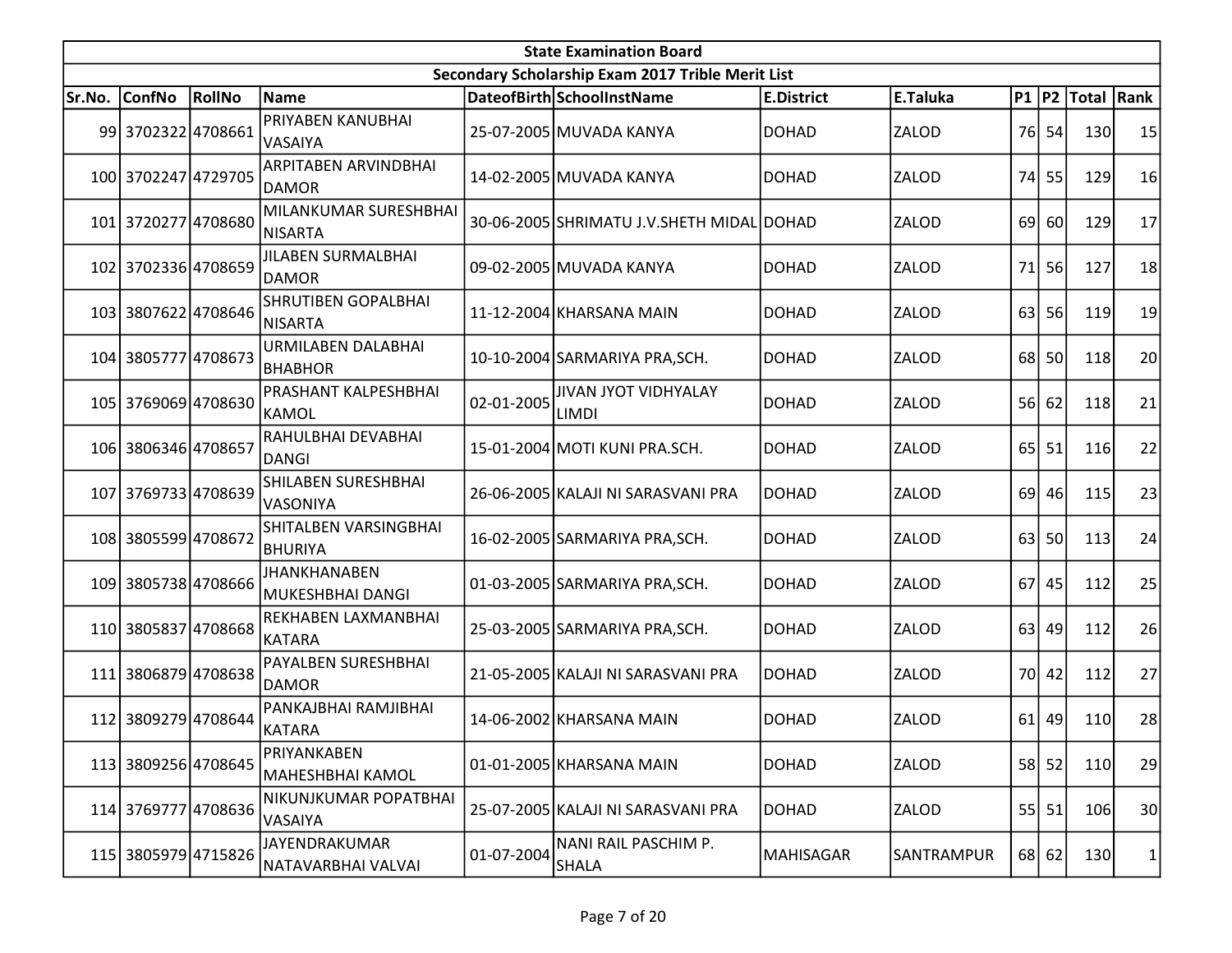| <b>State Examination Board</b> |                     |        |                                                |            |                                                   |                   |                   |      |           |                     |    |  |
|--------------------------------|---------------------|--------|------------------------------------------------|------------|---------------------------------------------------|-------------------|-------------------|------|-----------|---------------------|----|--|
|                                |                     |        |                                                |            | Secondary Scholarship Exam 2017 Trible Merit List |                   |                   |      |           |                     |    |  |
| Sr.No.                         | <b>ConfNo</b>       | RollNo | Name                                           |            | DateofBirth SchoolInstName                        | <b>E.District</b> | E.Taluka          |      |           | P1  P2  Total  Rank |    |  |
|                                | 116 3806087 4715824 |        | <b>JAGADISHBHAI LALLUBHAI</b><br><b>VALVAI</b> | 15-11-2004 | NANI RAIL PASCHIM P.<br><b>SHALA</b>              | <b>MAHISAGAR</b>  | SANTRAMPUR        |      | 68 61     | 129                 | 2  |  |
|                                | 117 3772527 4715815 |        | AJAYKUMAR SHAILESHBHAI<br><b>DAMOR</b>         |            | 03-04-2005 CHITVA P. SHALA                        | <b>MAHISAGAR</b>  | SANTRAMPUR        | 65   | 64        | 129                 | 3  |  |
|                                | 118 3805465 4715839 |        | HARSHABEN MOTIBHAI<br><b>BARIA</b>             |            | 14-04-2005 RANIJINI PADEDI P. SHALA               | <b>MAHISAGAR</b>  | SANTRAMPUR        |      | 64 65     | 129                 | 4  |  |
|                                | 119 3772514 4715818 |        | MONIKABEN PRATAPBHAI<br><b>DAMOR</b>           |            | 15-08-2005 CHITVA P. SHALA                        | <b>MAHISAGAR</b>  | SANTRAMPUR        |      | 70 59     | 129                 | 5  |  |
|                                | 120 3805994 4715827 |        | JAYENDRAKUMAR<br>PARVATBHAI VALVAI             | 20-05-2004 | NANI RAIL PASCHIM P.<br><b>SHALA</b>              | <b>MAHISAGAR</b>  | SANTRAMPUR        | 67 I | 60        | 127                 | 6  |  |
|                                | 121 3769422 4715882 |        | RENUKABEN MUKESHBHAI<br><b>SELOT</b>           |            | 22-03-2005 VENA P. SHALA                          | <b>MAHISAGAR</b>  | SANTRAMPUR        |      | 75 52     | 127                 | 7  |  |
|                                | 122 3769468 4715877 |        | <b>MADHUBEN</b><br><b>BALAVANTBHAI BARANDA</b> |            | 15-03-2005 VENA P. SHALA                          | <b>MAHISAGAR</b>  | SANTRAMPUR        |      | 70 56     | 126                 | 8  |  |
|                                | 123 3805488 4715841 |        | MANISHABEN LALABHAI<br>KHANT                   |            | 01-06-2005 RANIJINI PADEDI P. SHALA               | <b>MAHISAGAR</b>  | <b>SANTRAMPUR</b> |      | 63 63     | 126                 | 9  |  |
|                                | 124 3806968 4715830 |        | MITTLBEN KANTIBHAI<br>VALVAI                   | 01-06-2005 | NANI RAIL PASCHIM P.<br><b>SHALA</b>              | <b>MAHISAGAR</b>  | SANTRAMPUR        | 68   | 58        | 126                 | 10 |  |
|                                | 125 3805928 4715825 |        | JAYABEN PRATAPBHAI<br>TADAVI                   | 28-07-2005 | NANI RAIL PASCHIM P.<br>SHALA                     | <b>MAHISAGAR</b>  | SANTRAMPUR        | 69 l | 57        | 126                 | 11 |  |
|                                | 126 3805430 4715843 |        | VANITABEN SARDARBHAI<br>KHANT                  |            | 01-10-2004 RANIJINI PADEDI P. SHALA               | <b>MAHISAGAR</b>  | SANTRAMPUR        |      | $62$ 63   | 125                 | 12 |  |
|                                | 127 3768707 4715869 |        | ANJUBEN JESHINGBHAI<br><b>CHAREL</b>           |            | 15-06-2003 VENA P. SHALA                          | <b>MAHISAGAR</b>  | SANTRAMPUR        |      | 68 56     | 124                 | 13 |  |
|                                | 128 3807269 4715804 |        | SANGITABEN SHAMJIBHAI<br>PALAS                 |            | 07-04-2004 BABARI P. SHALA                        | <b>MAHISAGAR</b>  | SANTRAMPUR        |      | 66 57     | 123                 | 14 |  |
|                                | 129 3806692 4715880 |        | PRAKASHBHAI RAYMALBHAI<br>PADARIA              |            | 10-12-2004 VENA P. SHALA                          | MAHISAGAR         | SANTRAMPUR        |      | 68 55     | 123                 | 15 |  |
|                                | 130 3806676 4715870 |        | ASHABEN NARVATBHAI<br>PANDOR                   |            | 05-04-2005 VENA P. SHALA                          | <b>MAHISAGAR</b>  | SANTRAMPUR        |      | 67 56     | 123                 | 16 |  |
|                                | 131 3806662 4715883 |        | SUREKHABEN RAMANBHAI<br>PANDOR                 |            | 24-04-2005 VENA P. SHALA                          | <b>MAHISAGAR</b>  | SANTRAMPUR        |      | $65$   58 | 123                 | 17 |  |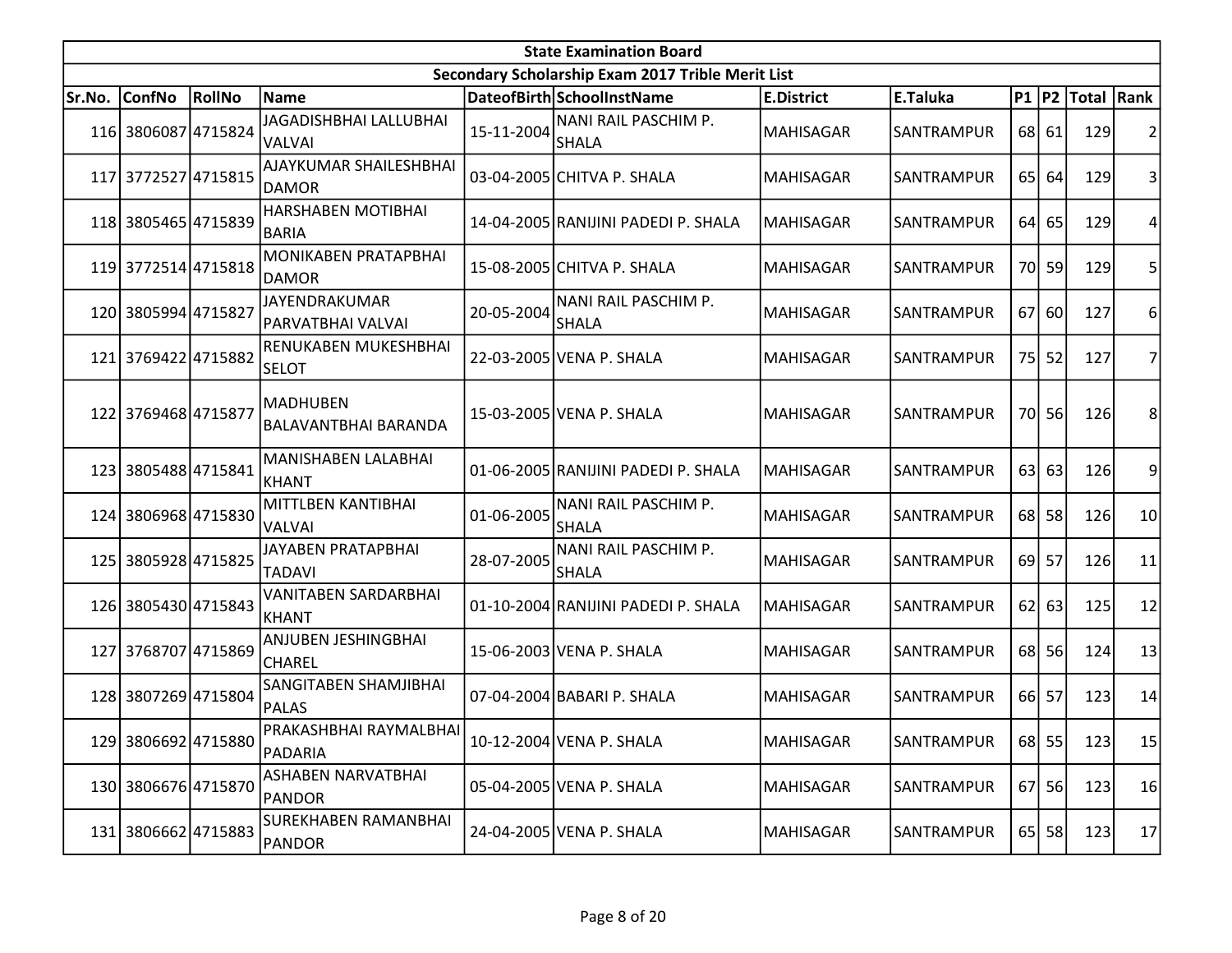| <b>State Examination Board</b> |                     |        |                                                 |            |                                                   |                   |                   |                 |           |                     |                         |  |
|--------------------------------|---------------------|--------|-------------------------------------------------|------------|---------------------------------------------------|-------------------|-------------------|-----------------|-----------|---------------------|-------------------------|--|
|                                |                     |        |                                                 |            | Secondary Scholarship Exam 2017 Trible Merit List |                   |                   |                 |           |                     |                         |  |
| Sr.No.                         | <b>ConfNo</b>       | RollNo | <b>Name</b>                                     |            | DateofBirth SchoolInstName                        | <b>E.District</b> | E.Taluka          |                 |           | P1  P2  Total  Rank |                         |  |
|                                | 132 3807302 4715801 |        | PAYALBEN NARSINGBHAI<br>lSANGADA                |            | 21-11-2003 BABARI P. SHALA                        | MAHISAGAR         | SANTRAMPUR        |                 | $63$ 59   | 122                 | 18                      |  |
|                                | 133 3770376 4716196 |        | JIGISHABEN RAVINDRABHAI<br><b>VASAVA</b>        | 02-11-2004 | <b>BESNA PATEL FALIU PRI.</b><br>SCH.             | NARMADA           | DEDIYAPADA        | 67I             | 67        | 134                 | $\mathbf{1}$            |  |
|                                | 134 3807234 4716207 |        | MIHIRBHAI MANSUKHBHAI<br><b>VASAVA</b>          |            | 10-11-2004 BHARADA PRIMARY SCHOOL NARMADA         |                   | DEDIYAPADA        | 67I             | 67        | 134                 | $\overline{2}$          |  |
|                                | 135 3770388 4716197 |        | KINJANABEN RAMESHBHAI<br><b>VASAVA</b>          | 12-05-2005 | <b>BESNA PATEL FALIU PRI.</b><br>SCH.             | NARMADA           | <b>DEDIYAPADA</b> | 68 l            | 66        | 134                 | 3                       |  |
|                                | 136 3770355 4716200 |        | <b>KRISHNABEN NARPATBHAI</b><br><b>VASAVA</b>   | 27-10-2004 | <b>BESNA PATEL FALIU PRI.</b><br>SCH.             | NARMADA           | <b>DEDIYAPADA</b> | 67              | 65        | 132                 | 4                       |  |
|                                | 137 3769938 4716201 |        | SANGITABEN MULJIBHAI<br><b>VASAVA</b>           | 25-12-2004 | <b>BESNA PATEL FALIU PRI.</b><br>SCH.             | NARMADA           | DEDIYAPADA        | 65 l            | 67        | 132                 | 5                       |  |
|                                | 138 3808387 4716221 |        | <b>RAVINABEN GOVINDBHAI</b><br><b>VASAVA</b>    |            | 19-04-2005 NIVALDA PRIMARY SCHOOL                 | <b>NARMADA</b>    | DEDIYAPADA        | 66I             | 66        | 132                 | 6                       |  |
|                                | 139 3807264 4716209 |        | VIVEKBHAI DEVENDRABHAI<br><b>VASAVA</b>         |            | 03-06-2005 BHARADA PRIMARY SCHOOL NARMADA         |                   | DEDIYAPADA        |                 | 68 64     | 132                 | 7                       |  |
|                                | 140 3807208 4716208 |        | ROBINBHAI JATARIYABHAI<br>VASAVA                |            | 10-06-2004 BHARADA PRIMARY SCHOOL NARMADA         |                   | DEDIYAPADA        | 61              | 68        | 129                 | 8                       |  |
| 141 l                          | 3807641 4716212     |        | PRIYANKABEN NARSIBHAI<br><b>VASAVA</b>          | 20-11-2004 | MOTIBEDVAN N.V. PRIMARY<br><b>SCHOOL</b>          | NARMADA           | <b>DEDIYAPADA</b> | 68 l            | 61        | 129                 | 9                       |  |
|                                | 142 3769909 4716195 |        | AVINASHKUMAR<br>RAMESHBHAI VASAVA               | 11-04-2005 | <b>BESNA PATEL FALIU PRI.</b><br>SCH.             | NARMADA           | DEDIYAPADA        | 65 <sup> </sup> | 64        | 129                 | 10                      |  |
|                                | 143 3807609 4716214 |        | SANJANABEN VIJAYBHAI<br><b>VASAVA</b>           | 27-12-2004 | MOTIBEDVAN N.V. PRIMARY<br><b>SCHOOL</b>          | NARMADA           | DEDIYAPADA        | <b>621</b>      | 66        | 128                 | 11                      |  |
|                                | 144 3770320 4716202 |        | <b>VASANTABEN SOMABHAI</b><br><b>VASAVA</b>     | 11-02-2005 | <b>BESNA PATEL FALIU PRI.</b><br>SCH.             | INARMADA          | <b>DEDIYAPADA</b> | 65 <sup> </sup> | 63        | 128                 | 12                      |  |
|                                | 145 3769866 4716203 |        | VINODKUMAR DIPSINGBHAI<br><b>VASAVA</b>         | 01-09-2003 | BESNA PATEL FALIU PRI.<br>SCH.                    | NARMADA           | DEDIYAPADA        | 57              | <b>66</b> | 123                 | 13                      |  |
|                                | 146 3702475 4716283 |        | <b>VILASBEN ASHOKBHAI</b><br>VASAVA             | 06-09-2004 | PRATAPPARA PRIMARY<br><b>SCHOOL</b>               | NARMADA           | <b>NANDOD</b>     |                 | 65 46     | 111                 | $\mathbf{1}$            |  |
| 147 I                          | 3806322 4716237     |        | <b>FALGUNIBEN JITENDRABHAI</b><br><b>VASAVA</b> |            | 12-12-2004 AMLETHA PRIMARY SCHOOL NARMADA         |                   | <b>NANDOD</b>     |                 | 58 51     | 109                 | $\overline{\mathbf{c}}$ |  |
|                                | 148 3806271 4716238 |        | GAURAVKUMAR JASHUBHAI<br><b>VASAVA</b>          |            | 08-06-2004 AMLETHA PRIMARY SCHOOL NARMADA         |                   | <b>NANDOD</b>     |                 | 57 48     | 105                 | 3                       |  |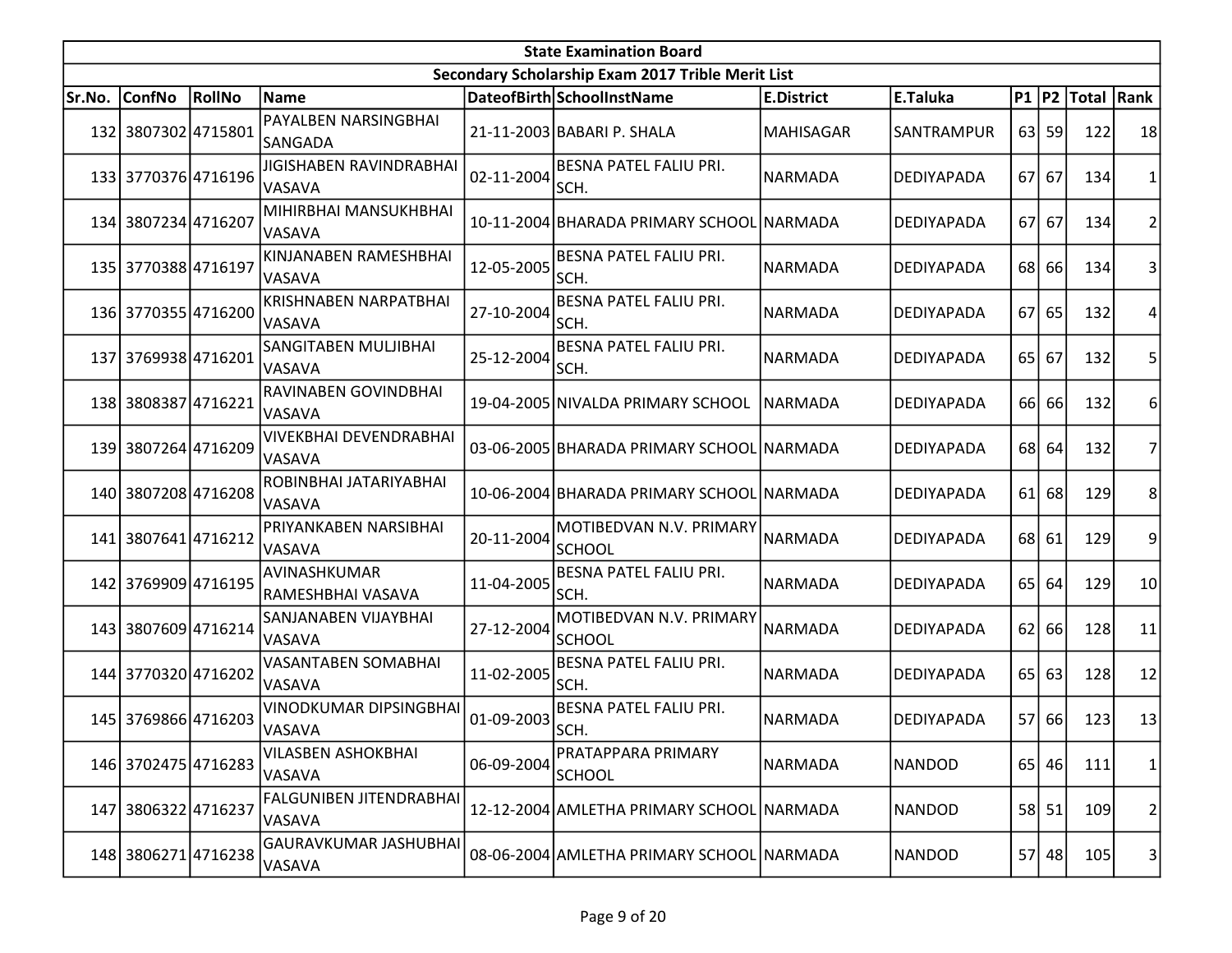|        | <b>State Examination Board</b><br>Secondary Scholarship Exam 2017 Trible Merit List |        |                                                          |            |                                              |                   |                |      |         |                        |   |  |  |
|--------|-------------------------------------------------------------------------------------|--------|----------------------------------------------------------|------------|----------------------------------------------|-------------------|----------------|------|---------|------------------------|---|--|--|
|        |                                                                                     |        |                                                          |            |                                              |                   |                |      |         |                        |   |  |  |
| Sr.No. | <b>ConfNo</b>                                                                       | RollNo | <b>Name</b>                                              |            | DateofBirth SchoolInstName                   | <b>E.District</b> | E.Taluka       |      |         | P1   P2   Total   Rank |   |  |  |
|        | 149 3806352 4716236                                                                 |        | DISHAKUMARI THAKORBHAI<br><b>VASAVA</b>                  |            | 26-10-2004 AMLETHA PRIMARY SCHOOL NARMADA    |                   | <b>NANDOD</b>  |      | 59 46   | 105                    |   |  |  |
|        | 150 3806304 4716242                                                                 |        | PRIYABEN RADATIYABHAI<br><b>VASAVA</b>                   |            | 29-10-2004 AMLETHA PRIMARY SCHOOL NARMADA    |                   | <b>NANDOD</b>  |      | 67 38   | 105                    | 5 |  |  |
|        | 151 3702480 4716279                                                                 |        | DIVYABEN NARESHBHAI<br>VASAVA                            | 09-04-2005 | PRATAPPARA PRIMARY<br><b>SCHOOL</b>          | NARMADA           | <b>NANDOD</b>  |      | $61$ 44 | 105                    | 6 |  |  |
|        | 152 3809293 4716274                                                                 |        | RUPESHBHAI RAVINBHAI<br><b>VASAVA</b>                    | 20-02-2005 | <b>MOTI BHAMRI PRIMARY</b><br><b>SCHOOL</b>  | NARMADA           | <b>NANDOD</b>  |      | 56 40   | 96                     | 7 |  |  |
|        | 153 3809332 4716270                                                                 |        | ASHABEN NARPATBHAI<br><b>VASAVA</b>                      | 03-09-2004 | <b>MOTI BHAMRI PRIMARY</b><br><b>SCHOOL</b>  | NARMADA           | <b>NANDOD</b>  |      | 54 41   | 95                     | 8 |  |  |
|        | 154 3806900 4716320                                                                 |        | KAMINIBEN ARVINDBHAI<br><b>TADVI</b>                     | 06-10-2004 | <b>ALAMPURA PRIMARY</b><br><b>SCHOOL</b>     | NARMADA           | TILAKVADA      |      | 41 47   | 88                     |   |  |  |
|        |                                                                                     |        | 155 3813199 4716327 HITESH NAGINBHAI TADVI               |            | 20-06-2004 DEVALIYA PRIMARY SCHOOL NARMADA   |                   | TILAKVADA      | 49   | 37      | 86                     |   |  |  |
|        |                                                                                     |        | 156 3806904 4716319 DIPIKABEN VIJAYBHAI TADVI 04-05-2005 |            | <b>ALAMPURA PRIMARY</b><br><b>SCHOOL</b>     | <b>NARMADA</b>    | TILAKVADA      |      | 36 47   | 83                     | 3 |  |  |
|        |                                                                                     |        | 157 3813116 4716325 GAYATRI KHATARBHAI BHIL              |            | 28-09-2004 DEVALIYA PRIMARY SCHOOL NARMADA   |                   | TILAKVADA      |      | 40 35   | 75                     |   |  |  |
|        |                                                                                     |        | 158 3772194 4716759 DINALI DILIPBHAI PATEL               | 28-09-2004 | PRATHMIK VIDYAMANDIR<br><b>RETHVANIA</b>     | <b>NAVSARI</b>    | <b>CHIKHLI</b> | 77 l | 72      | 149                    |   |  |  |
|        | 159 3708660 4716736                                                                 |        | <b>CHAITALI RAJESHBHAI</b><br>PATEL                      | 29-09-2004 | <b>PRATHMIK VIDYAMANDIR</b><br><b>GHEKTI</b> | <b>NAVSARI</b>    | <b>CHIKHLI</b> |      | 76 69   | 145                    | 2 |  |  |
|        | 160 3704374 4716568                                                                 |        | SHAHILKUMAR<br> RAJENDRABHAI PATEL                       | 27-09-2004 | MADAVKHADAK<br>PRATHMIKSHALA                 | <b>NAVSARI</b>    | <b>CHIKHLI</b> |      | 70 72   | 142                    | 3 |  |  |
|        | 161 3766782 4716547                                                                 |        | JAYKUMAR NARESHBHAI<br>PATEL                             |            | 13-10-2004 KUMBHAR FALIA SADADWEL NAVSARI    |                   | <b>CHIKHLI</b> |      | 70 70   | 140                    | 4 |  |  |
|        | 162 3766580 4716664                                                                 |        | JINALBAHEN SUNILBHAI<br>PATEL                            | 06-03-2005 | INAVSANSKAR PRIMARY<br>SCHOOL                | NAVSARI           | <b>CHIKHLI</b> |      | 74 66   | 140                    | 5 |  |  |
|        |                                                                                     |        | 163 3706260 4716355 AXAY PANKAJBHAI PATEL                |            | 07-05-2005 BAMANVEL MAIN SCHOOL              | <b>NAVSARI</b>    | <b>CHIKHLI</b> | 71   | 69      | 140                    | 6 |  |  |
|        | 164 3721438 4716843                                                                 |        | DIVYANGKUMAR<br>ASHOKBHAI PATEL                          |            | 31-05-2005 RANKUVA KUMARSHALA                | <b>NAVSARI</b>    | <b>CHIKHLI</b> |      | 73 66   | 139                    | 7 |  |  |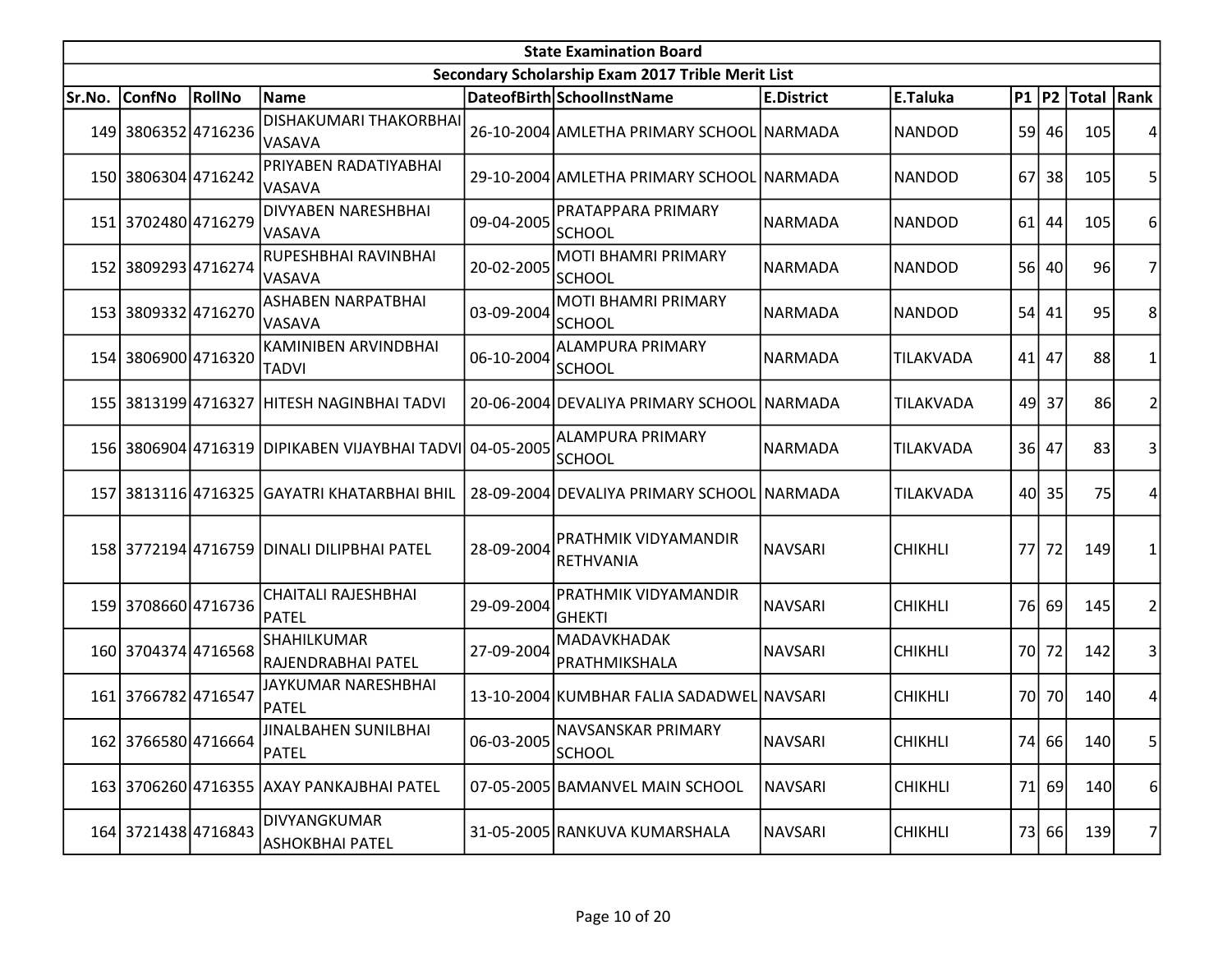|        | <b>State Examination Board</b> |        |                                                                       |            |                                                     |                     |                   |     |         |                  |                |  |  |
|--------|--------------------------------|--------|-----------------------------------------------------------------------|------------|-----------------------------------------------------|---------------------|-------------------|-----|---------|------------------|----------------|--|--|
|        |                                |        |                                                                       |            | Secondary Scholarship Exam 2017 Trible Merit List   |                     |                   |     |         |                  |                |  |  |
| Sr.No. | <b>ConfNo</b>                  | RollNo | Name                                                                  |            | DateofBirth SchoolInstName                          | <b>E.District</b>   | E.Taluka          |     |         | P1 P2 Total Rank |                |  |  |
|        | 165 3771163 4716774            |        | RIDDHI NARENDRABHAI<br>PATEL                                          | 08-12-2004 | <b>PRATHMIK VIDYAMANDIR</b><br><b>RETHVANIA</b>     | <b>NAVSARI</b>      | <b>CHIKHLI</b>    |     | 69 69   | 138              | 8              |  |  |
|        | 166 3766560 4716549            |        | RINABEN PRADIPBHAI<br>PATEL                                           |            | 01-02-2005 KUMBHAR FALIA SADADWEL NAVSARI           |                     | <b>CHIKHLI</b>    | 64  | 74      | 138              | 9              |  |  |
|        | 167 3767181 4716338            |        | <b>DIGVISHABEN SANJAYBHAI</b><br>PATEL                                |            | 11-05-2005 AMBACH PRIMARY SCHOOL                    | <b>NAVSARI</b>      | <b>CHIKHLI</b>    |     | 70 66   | 136              | 10             |  |  |
|        |                                |        | 168 3806115 4716675 NISHA NILESHBHAI HALPATI                          | 05-09-2004 | PIPALGABHAN<br>MUKHYASHALA                          | <b>NAVSARI</b>      | <b>CHIKHLI</b>    |     | 70 65   | 135              | 11             |  |  |
|        |                                |        | 169 3767962 4716800 HINAL MAHESHBHAI PATEL                            | 24-01-2005 | <b>PRATHMIK VIDYAMANDIR</b><br>TEJLAV SUTHAR FALIYA | <b>NAVSARI</b>      | <b>CHIKHLI</b>    |     | 69 66   | 135              | 12             |  |  |
|        |                                |        | 170 3766673 4716546 HETVI PRAKASHBHAI PATEL                           |            | 21-02-2005 KUMBHAR FALIA SADADWEL NAVSARI           |                     | <b>CHIKHLI</b>    | 67  | 68      | 135              | 13             |  |  |
|        | 171 3772212 4716781            |        | ISHIVANIBEN<br><b>DHANSUKHBHAI RATHOD</b>                             | 05-02-2005 | PRATHMIK VIDYAMANDIR<br><b>RETHVANIA</b>            | <b>NAVSARI</b>      | <b>CHIKHLI</b>    | 67I | 67      | 134              | 14             |  |  |
|        | 172 3705411 4722339            |        | <b>KOMALBEN MANUBHAI</b><br>KHAIR                                     |            | 01-06-2004 HINGATIYA PRI SCH                        | <b>SABAR KANTHA</b> | KHEDBRAHMA        |     | 46 56   | 102              |                |  |  |
|        | 173 3764564 4722355            |        | SANJANABEN POPATBHAI<br>lsolanki                                      |            | 30-05-2005 KHEDBRHMA - 1 SCH                        | <b>SABAR KANTHA</b> | KHEDBRAHMA        |     | 56 39   | 95               | $\overline{2}$ |  |  |
|        | 174 3809903 4722319            |        | ALKESHBHAI VANRAJBHAI<br>KARADI                                       |            | 07-01-2005 BHUTIYA SCH                              | <b>SABAR KANTHA</b> | KHEDBRAHMA        |     | 52 42   | 94               | 3              |  |  |
|        | 175 3764946 4722363            |        | <b>SUMIBEN KANTIBHAI</b><br>PARAGI                                    |            | 31-07-2005 MANJIPURA SCH                            | <b>SABAR KANTHA</b> | KHEDBRAHMA        |     | 43 45   | 88               | 4              |  |  |
|        | 176 3770930 4722394            |        | <b>VINTABEN HANSABHAI</b><br>PARAGHI                                  |            | 01-06-2000 VARTOL SCH                               | <b>SABAR KANTHA</b> | KHEDBRAHMA        |     | 49 37   | 86               | 5              |  |  |
|        |                                |        | 177 3766325 4722368 PINABEN RATUBHAI GAMAR 01-06-2005 PANCHMAHUDA SCH |            |                                                     | SABAR KANTHA        | <b>KHEDBRAHMA</b> |     | $45$ 41 | 86I              | 6              |  |  |
|        | 178 3771743 4722387            |        | PRIYANKABEN<br>RAJENDRABHAI SOLANKI                                   |            | 23-10-2004 VARTOL SCH                               | SABAR KANTHA        | KHEDBRAHMA        |     | $42$ 42 | 84               | 7              |  |  |
|        | 179 3772403 4722318            |        | SONABEN RAMESHBHAI<br>SOLANKI                                         |            | 01-06-2005 BAHEDIYA - 2 SCH                         | SABAR KANTHA        | KHEDBRAHMA        |     | 44 39   | 83               | 8 <sup>1</sup> |  |  |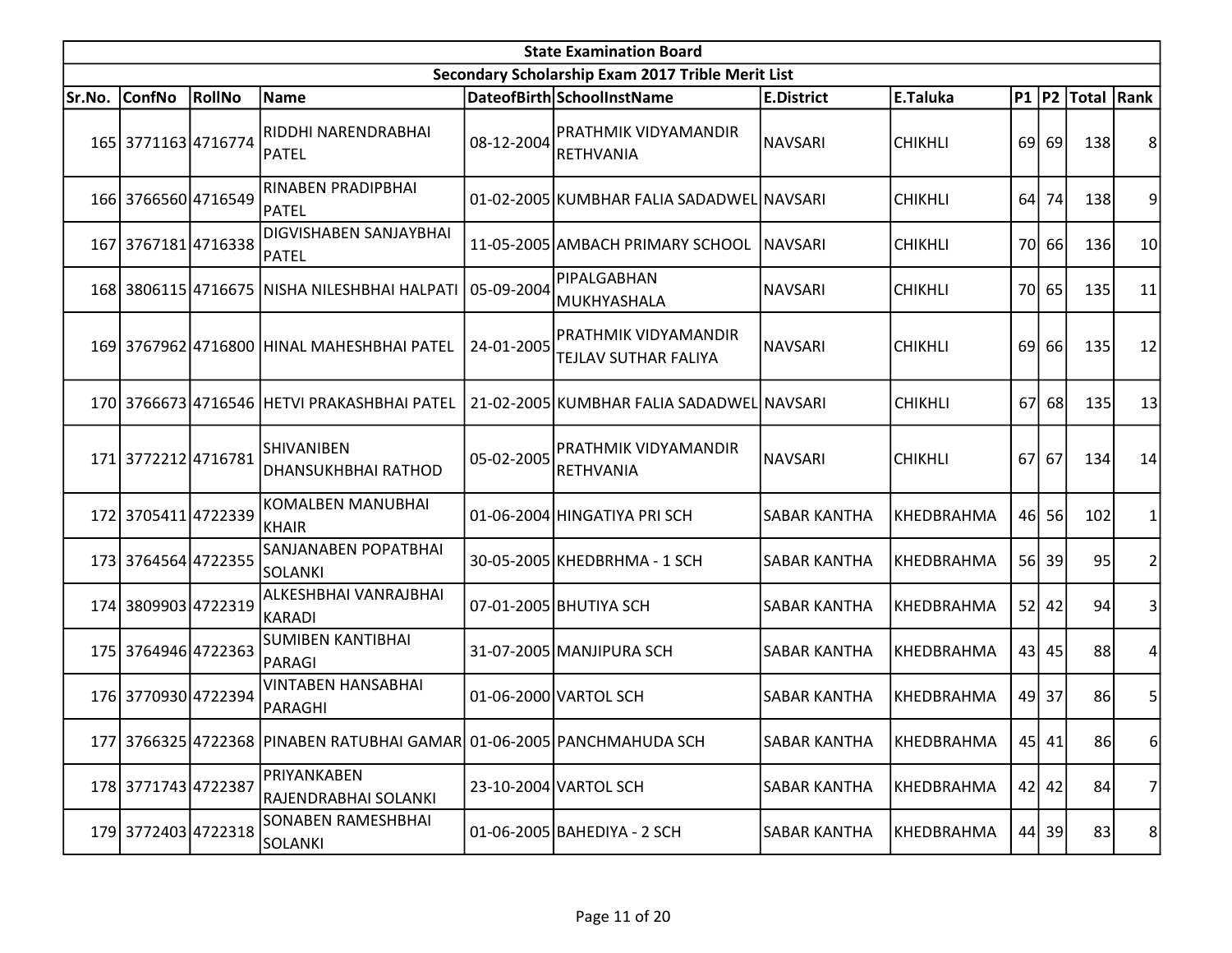|        | <b>State Examination Board</b><br>Secondary Scholarship Exam 2017 Trible Merit List |        |                                                                      |            |                                                   |                     |                   |    |           |                  |                |  |  |  |
|--------|-------------------------------------------------------------------------------------|--------|----------------------------------------------------------------------|------------|---------------------------------------------------|---------------------|-------------------|----|-----------|------------------|----------------|--|--|--|
|        |                                                                                     |        |                                                                      |            |                                                   |                     |                   |    |           |                  |                |  |  |  |
| Sr.No. | <b>ConfNo</b>                                                                       | RollNo | <b>Name</b>                                                          |            | DateofBirth SchoolInstName                        | <b>E.District</b>   | E.Taluka          |    |           | P1 P2 Total Rank |                |  |  |  |
|        | 180 3805827 4722310                                                                 |        | <b>HEENABEN SHIVABHAI</b><br>SOLANKI                                 |            | 01-06-2004 BAHEDIYA - 2 SCH                       | <b>SABAR KANTHA</b> | KHEDBRAHMA        |    | $39$ 42   | 81               |                |  |  |  |
|        | 181 3770522 4722393                                                                 |        | <b>VIJAYBHAI POPATBHAI</b><br><b>PARGHI</b>                          |            | 01-06-2000 VARTOL SCH                             | SABAR KANTHA        | KHEDBRAHMA        |    | 36 44     | 80               | 10             |  |  |  |
|        | 182 3772540 4722317                                                                 |        | PRAKASHBHAI AJITBHAI<br>SOLANKI                                      |            | 01-06-2005 BAHEDIYA - 2 SCH                       | <b>SABAR KANTHA</b> | KHEDBRAHMA        | 42 | 36        | 78               | 11             |  |  |  |
|        | 183 3769818 4722321                                                                 |        | VISHALBHAI VINODBHAI<br><b>KHARADI</b>                               |            | 05-03-2005 BHUTIYA SCH                            | <b>SABAR KANTHA</b> | KHEDBRAHMA        |    | 35 37     | 72               | 12             |  |  |  |
|        | 184 3810372 4723128                                                                 |        | YASHKUMAR AMARATBHAI<br><b>GAMETI</b>                                |            | 15-08-2005 VIJAYNAGAR - 2 SCH                     | SABAR KANTHA        | <b>VIJAYNAGAR</b> |    | 72 49     | 121              |                |  |  |  |
|        | 185 3803658 4723109                                                                 |        | NISHANTKUMAR<br><b>VANRAJBHAI PANDOR</b>                             |            | 02-04-2005 LIMDA - 2 SCH                          | SABAR KANTHA        | VIJAYNAGAR        |    | $62$   52 | 114              | 2              |  |  |  |
|        | 186 3803868 4723107                                                                 |        | KRISHANABEN<br>HARISHCHANDRA PANDOR                                  |            | 05-07-2005 LIMDA - 2 SCH                          | <b>SABAR KANTHA</b> | VIJAYNAGAR        |    | 60 53     | 113              |                |  |  |  |
| 187I   |                                                                                     |        | 3806906 4723100 SHAHIL YAHOSUA BHANAT                                |            | 16-11-2004 JALETI - 1 SCH                         | <b>SABAR KANTHA</b> | <b>VIJAYNAGAR</b> |    | 58 54     | 112              | 4              |  |  |  |
|        | 188 3700756 4723087                                                                 |        | VISHVABEN AMRUTBHAI<br>KHARADI                                       |            | 27-11-2004   ITAVADI - 1 SCH                      | SABAR KANTHA        | VIJAYNAGAR        | 59 | 52        | 111              | 5              |  |  |  |
|        | 189 3807791 4723076                                                                 |        | HINABEN ASHVINBHAI<br><b>GAMETI</b>                                  |            | 01-06-2005 DADHVAV - 1 SCH                        | <b>SABAR KANTHA</b> | VIJAYNAGAR        |    | 60 51     | 111              | 6              |  |  |  |
|        |                                                                                     |        | 190 3807506 4723097 MEHUL PRAVINBHAI BODAT 01-01-2005 JALETI - 1 SCH |            |                                                   | <b>SABAR KANTHA</b> | VIJAYNAGAR        |    | $62$   48 | 110              | 7              |  |  |  |
|        | 191 3808185 4723098                                                                 |        | <b>NIKUNJKUMAR</b><br>RASHMIKANTBHAI NINAMA                          |            | 05-11-2005 JALETI - 1 SCH                         | <b>SABAR KANTHA</b> | VIJAYNAGAR        |    | 57 52     | 109              | 8              |  |  |  |
|        | 192 3803904 4723219                                                                 |        | <b>DHARMIL VINUBHAI</b><br>HALPATI                                   | 26-08-2004 | SARASWATI SHISHU<br>MANDIR                        | <b>SURAT</b>        | <b>BARDOLI</b>    |    | 78 76     | 154              | 1              |  |  |  |
|        | 193 3808151 4723258                                                                 |        | MIHIRKUMAR HIRUBHAI<br><b>CHAUDHARI</b>                              | 15-12-2003 | <b>VASISHTHA GENESIS</b><br><b>SCHOOL GUJ MED</b> | <b>SURAT</b>        | BARDOLI           |    | 74 69     | 143              | $\overline{2}$ |  |  |  |
|        | 194 3767441 4723241                                                                 |        | HENIKUMARI KETANBHAI<br><b>HALPATI</b>                               | 09-07-2005 | THE KADOD UPPER<br>PRIMARY SCHOOL                 | <b>SURAT</b>        | <b>BARDOLI</b>    |    | 73 70     | 143              | $\overline{3}$ |  |  |  |
|        |                                                                                     |        | 195 3744176 4723238 ZEEL RASIKBHAI GAMIT                             | 26-07-2005 | SARASWATI SHISHU<br>MANDIR                        | <b>SURAT</b>        | <b>BARDOLI</b>    |    | 72 70     | 142              | 4              |  |  |  |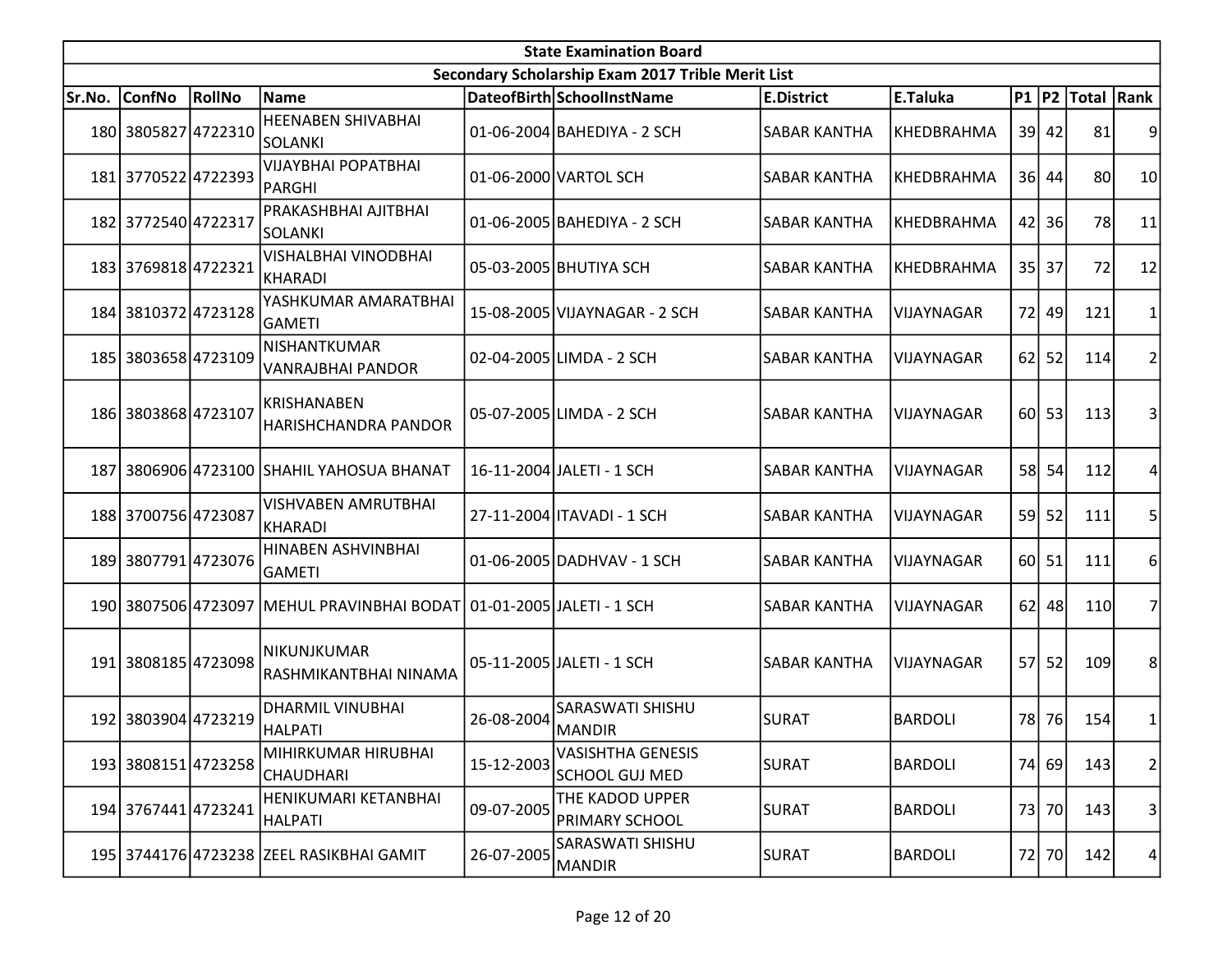|        |                     |               |                                               |            | <b>State Examination Board</b>                            |                   |                |    |       |                  |                |
|--------|---------------------|---------------|-----------------------------------------------|------------|-----------------------------------------------------------|-------------------|----------------|----|-------|------------------|----------------|
|        |                     |               |                                               |            | Secondary Scholarship Exam 2017 Trible Merit List         |                   |                |    |       |                  |                |
| Sr.No. | <b>ConfNo</b>       | <b>RollNo</b> | Name                                          |            | DateofBirth SchoolInstName                                | <b>E.District</b> | E.Taluka       |    |       | P1 P2 Total Rank |                |
|        | 196 3805445 4723204 |               | PRAKRUTIKUMARI<br>NILESHBHAI CHAUDHARI        | 22-02-2005 | KANYA VIDHYALAY ASTAN<br><b>UPPER</b>                     | <b>SURAT</b>      | <b>BARDOLI</b> |    | 73 68 | 141              | 5 <sup>1</sup> |
|        |                     |               | 197 3773348 4723229 KRISH MAHESHBHAI PATEL    | 09-06-2005 | SARASWATI SHISHU<br><b>MANDIR</b>                         | <b>SURAT</b>      | <b>BARDOLI</b> |    | 70 70 | 140              | $6 \mid$       |
|        | 198 3773326 4723230 |               | KRISHNA ARVINDBHAI<br><b>BHOYA</b>            | 19-03-2005 | SARASWATI SHISHU<br><b>MANDIR</b>                         | <b>SURAT</b>      | <b>BARDOLI</b> | 71 | 68    | 139              | $\overline{7}$ |
|        | 199 3804062 4723181 |               | <b>DEVANSHIBEN MADHUBHAI</b><br>VALVI         | 23-11-2004 | KANYA VIDHYALAY ASTAN<br><b>UPPER</b>                     | <b>SURAT</b>      | <b>BARDOLI</b> | 61 | 76    | 137              | 8 <sup>°</sup> |
|        | 200 3807743 4723256 |               | <b>KRUNAL MAHESHBHAI</b><br>PATEL             | 20-02-2005 | <b>VASISHTHA GENESIS</b><br><b>SCHOOL GUJ MED</b>         | <b>SURAT</b>      | <b>BARDOLI</b> | 74 | 63    | 137              | $\overline{9}$ |
|        | 201 3807684 4723265 |               | <b>SHREYAS SUNILBHAI</b><br> CHAUDHARI        | 03-08-2004 | <b>VASISHTHA GENESIS</b><br><b>SCHOOL GUJ MED</b>         | <b>SURAT</b>      | <b>BARDOLI</b> | 71 | 60    | 131              | 10             |
|        | 202 3803452 4723195 |               | <b>KRISHNA VIMALKUMAR</b><br><b>PATEL</b>     | 26-12-2004 | KANYA VIDHYALAY ASTAN<br><b>UPPER</b>                     | <b>SURAT</b>      | <b>BARDOLI</b> | 59 | 71    | 130              | 11             |
|        | 203 3702168 4723409 |               | <b>DHRUV AMRUTBHAI</b><br> HALAPATI           | 19-10-2004 | VARDHA RASHTRIYA<br>PRIMARY SCHOOL                        | <b>SURAT</b>      | <b>MAHUVA</b>  |    | 70 57 | 127              | 1              |
|        | 204 3702260 4723408 |               | <b>BHUMIKUMARI</b><br><b>BHARATBHAI PATEL</b> | 22-06-2005 | VARDHA RASHTRIYA<br>PRIMARY SCHOOL                        | <b>SURAT</b>      | <b>MAHUVA</b>  |    | 68 57 | 125              | $\overline{2}$ |
|        | 205 3803480 4723404 |               | ISNEHAKUMARI<br>MAHESHBHAI PATEL              | 09-02-2005 | <b>LASANPOR AADARSH</b><br><b>BUNIYADI PRIMARY SCHOOL</b> | <b>SURAT</b>      | MAHUVA         | 69 | 53    | 122              | $\overline{3}$ |
|        | 206 3810362 4723405 |               | TRUSHIL RAJENDRABHAI<br>PATEL                 | 11-11-2004 | <b>LASANPOR AADARSH</b><br><b>BUNIYADI PRIMARY SCHOOL</b> | <b>SURAT</b>      | <b>MAHUVA</b>  | 69 | 49    | 118              | 4              |
| 207    | 3709649 4723410     |               | HIRENBHAI MAHESHBHAI<br><b>NAYKA</b>          | 01-12-2004 | VARDHA RASHTRIYA<br><b>PRIMARY SCHOOL</b>                 | <b>SURAT</b>      | <b>MAHUVA</b>  | 58 | 55    | 113              | 5              |
|        | 208 3709595 4723413 |               | <b>KRISHKUMAR NIKUNBHAI</b><br><b>PATEL</b>   | 19-02-2005 | VARDHA RASHTRIYA<br><b>PRIMARY SCHOOL</b>                 | <b>SURAT</b>      | <b>MAHUVA</b>  |    | 65 47 | 112              | 6              |
|        | 209 3810384 4723401 |               | DHRUMALKUMAR<br><b>DHANSUKHBHAI PATEL</b>     | 10-01-2005 | <b>LASANPOR AADARSH</b><br><b>BUNIYADI PRIMARY SCHOOL</b> | <b>SURAT</b>      | MAHUVA         |    | 48 59 | 107              | 7              |
|        | 210 3754251 4723423 |               | TANUJAKUMARI<br>PRADIPBHAI MAHETA             | 27-03-2005 | <b>VELANPUR PRIMARY</b><br><b>SCHOOL</b>                  | <b>SURAT</b>      | <b>MAHUVA</b>  | 54 | 50    | 104              | 8 <sup>2</sup> |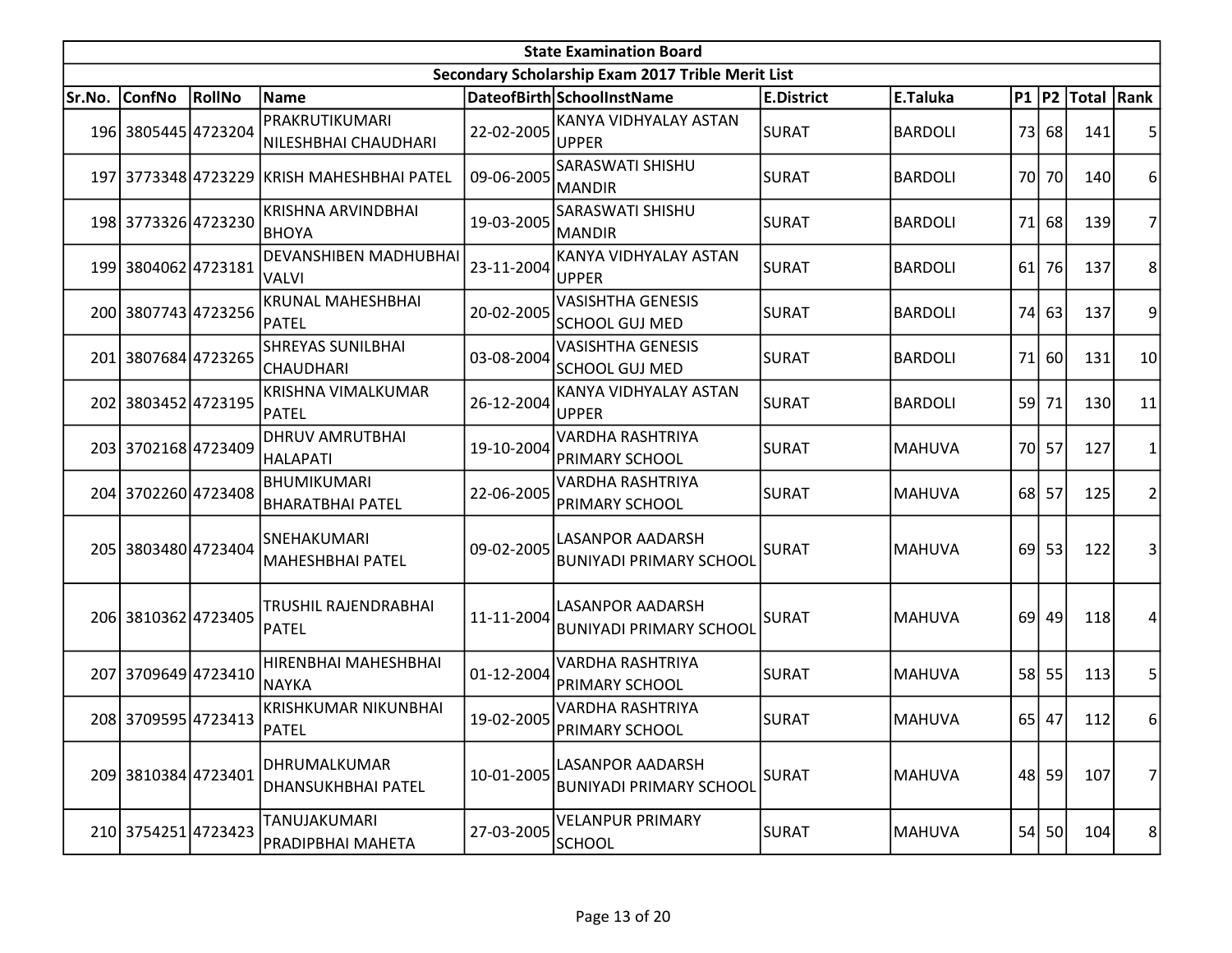|        |                     |        |                                                     |            | <b>State Examination Board</b>                      |                   |                |      |           |                     |                |
|--------|---------------------|--------|-----------------------------------------------------|------------|-----------------------------------------------------|-------------------|----------------|------|-----------|---------------------|----------------|
|        |                     |        |                                                     |            | Secondary Scholarship Exam 2017 Trible Merit List   |                   |                |      |           |                     |                |
| Sr.No. | <b>ConfNo</b>       | RollNo | Name                                                |            | DateofBirth SchoolInstName                          | <b>E.District</b> | E.Taluka       |      |           | P1  P2  Total  Rank |                |
|        | 211 3709052 4723565 |        | VAISHALIKUMARI<br>NITINBHAI CHAUDHARI               | 16-12-2004 | <b>SALAIYA MUKHYA PRIMARY</b><br>SCHOOL             | <b>SURAT</b>      | <b>MANDAVI</b> |      | 73 65     | 138                 | 1              |
|        | 212 3708982 4723516 |        | PRIYANSHREE KIRANBHAI<br> CHAUDHARI                 |            | 03-01-2005 MANDVI HIGH SCHOOL                       | SURAT             | <b>MANDAVI</b> | 66I  | 71        | 137                 | $\overline{2}$ |
|        | 213 3812043 4723488 |        | AARSHKUMAR ASHOKBHAI<br> CHAUDAHRI                  | 22-08-2005 | MALDHA-1 MUKHYA<br>PRIMARY SCHOOL                   | <b>SURAT</b>      | <b>MANDAVI</b> | 66 l | 65        | 131                 | 3              |
|        | 214 3708749 4723506 |        | KANDARPBHAI RATILAL<br><b>GAMIT</b>                 |            | 01-11-2004 MANDVI HIGH SCHOOL                       | <b>SURAT</b>      | <b>MANDAVI</b> | 68   | <b>60</b> | 128                 | 4              |
|        | 215 3812261 4723482 |        | RIYAKUMARI RIMPALBHAI<br><b>CHAUDHARI</b>           | 02-03-2005 | HARIOM VIDHYA VIHAR<br>PRIMARY SCHOOL               | <b>SURAT</b>      | <b>MANDAVI</b> | 63   | 64        | 127                 | 5              |
|        | 216 3812299 4723474 |        | ASTHAKUMARI RAJESHBHAI<br>CHAUDHARI                 | 30-09-2004 | <b>HARIOM VIDHYA VIHAR</b><br><b>PRIMARY SCHOOL</b> | <b>SURAT</b>      | <b>MANDAVI</b> | 62   | 64        | 126                 | 6              |
|        | 217 3771507 4723442 |        | MISHALBEN MANJIBHAI<br>CHAUDHARI                    | 18-10-2004 | DABHADIYA PRIMARY<br><b>SCHOOL</b>                  | <b>SURAT</b>      | <b>MANDAVI</b> | 72   | 54        | 126                 | $\overline{7}$ |
|        | 218 3733696 4723540 |        | SHAILJAKUMARI<br>SANJAYBHAI CHAUDHARI               | 15-10-2004 | PUNA MUKHYA PRIMARY<br>SCHOOL                       | SURAT             | <b>MANDAVI</b> | 67   | 55        | 122                 | 8              |
|        | 219 3772695 4723561 |        | <b>DARSHILKUMAR</b><br><b>JYOTISHBHAI CHAUDHARI</b> | 28-10-2004 | SALAIYA MUKHYA PRIMARY<br><b>SCHOOL</b>             | <b>SURAT</b>      | <b>MANDAVI</b> | 61   | 61        | 122                 | 9              |
|        | 220 3811779 4723459 |        | NIRMOHIBEN CHETANBHAI<br><b>CHAUDHARI</b>           | 05-08-2005 | <b>FULWADI MUKHYA</b><br><b>PRIMARY SCHOOL</b>      | <b>SURAT</b>      | <b>MANDAVI</b> | 66   | 56        | 122                 | 10             |
| 221    | 37727534723564      |        | ROSHANIKUMARI ANILBHAI<br><b>CHAUDHARI</b>          | 25-05-2005 | SALAIYA MUKHYA PRIMARY<br><b>SCHOOL</b>             | <b>SURAT</b>      | <b>MANDAVI</b> | 67   | 54        | 121                 | 11             |
| 2221   | 3811784 4723460     |        | PRINKALBEN ANILBHAI<br><b>CHAUDHARI</b>             | 31-01-2005 | <b>FULWADI MUKHYA</b><br><b>PRIMARY SCHOOL</b>      | <b>SURAT</b>      | <b>MANDAVI</b> | 67   | 53        | 120                 | 12             |
|        | 223 3769723 4723618 |        | TIRTHKUMAR MANISHBHAI<br> CHAUDHARI                 | 24-04-2005 | N R CHAUDHARI PRIMARY<br><b>SCHOOL</b>              | <b>SURAT</b>      | <b>MANGROL</b> |      | 73 62     | 135                 | 1              |
|        | 224 3769739 4723600 |        | AYUSHIKUMARI<br>SURESHBHAI GAMIT                    | 17-01-2005 | N R CHAUDHARI PRIMARY<br><b>SCHOOL</b>              | <b>SURAT</b>      | <b>MANGROL</b> |      | 68 63     | 131                 | $\overline{2}$ |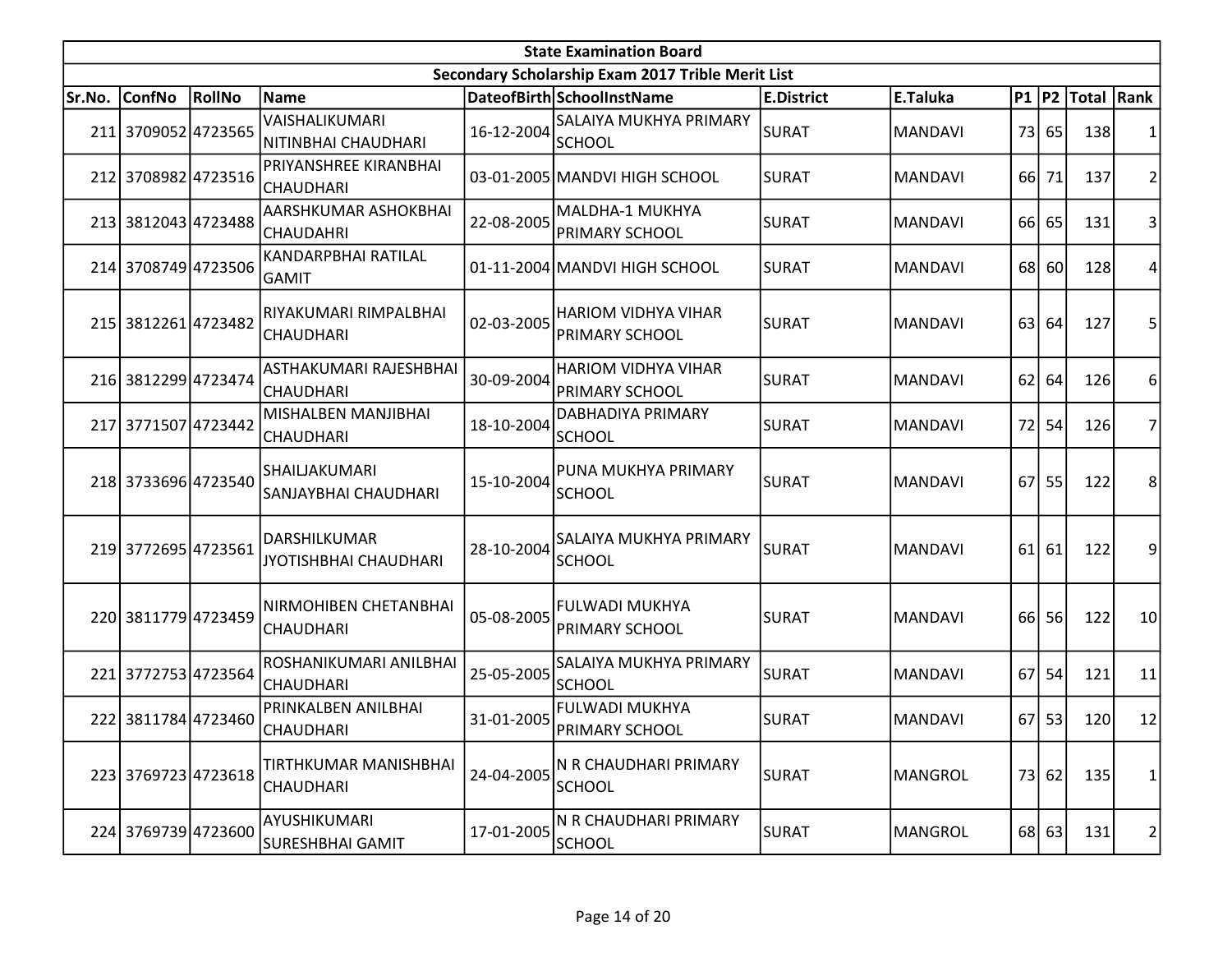|        | <b>State Examination Board</b> |        |                                                                               |            |                                                   |                   |                |           |           |                  |                |  |  |  |
|--------|--------------------------------|--------|-------------------------------------------------------------------------------|------------|---------------------------------------------------|-------------------|----------------|-----------|-----------|------------------|----------------|--|--|--|
|        |                                |        |                                                                               |            | Secondary Scholarship Exam 2017 Trible Merit List |                   |                |           |           |                  |                |  |  |  |
| Sr.No. | <b>ConfNo</b>                  | RollNo | Name                                                                          |            | DateofBirth SchoolInstName                        | <b>E.District</b> | E.Taluka       |           |           | P1 P2 Total Rank |                |  |  |  |
|        | 225 3770088 4723615            |        | SHREYANSHI VINESHBHAI<br> CHAUDHARI                                           | 05-06-2005 | N R CHAUDHARI PRIMARY<br><b>SCHOOL</b>            | <b>SURAT</b>      | <b>MANGROL</b> |           | $61$ 64   | 125              | 3              |  |  |  |
|        | 226 3769757 4723605            |        | JINAL RAJENDRABHAI<br><b>CHAUDHARI</b>                                        | 11-01-2005 | N R CHAUDHARI PRIMARY<br><b>SCHOOL</b>            | SURAT             | <b>MANGROL</b> |           | 62 61     | 123              | 4              |  |  |  |
|        | 227 3770198 4723620            |        | <b>VIBHUTIBEN ASHOKBHAI</b><br>GAMIT                                          | 19-01-2005 | N R CHAUDHARI PRIMARY<br><b>SCHOOL</b>            | <b>SURAT</b>      | <b>MANGROL</b> | <b>67</b> | 51        | 118              | 5              |  |  |  |
|        | 228 3770164 4723596            |        | AMISHABEN RAJENDRABHAI<br><b>VASAVA</b>                                       | 02-10-2004 | N R CHAUDHARI PRIMARY<br><b>SCHOOL</b>            | <b>SURAT</b>      | <b>MANGROL</b> |           | 60 57     | 117              | 6              |  |  |  |
|        | 229 3770415 4723607            |        | NIRALKUMAR DILIPBHAI<br>GAMIT                                                 | 03-02-2005 | N R CHAUDHARI PRIMARY<br><b>SCHOOL</b>            | <b>SURAT</b>      | <b>MANGROL</b> | 54        | 59        | 113              | 7              |  |  |  |
|        |                                |        | <b>BHAVINKUMAR</b><br>230 3770255 4723601 CHANDRAKANTBHAI<br><b>CHAUDHARI</b> | 20-10-2004 | N R CHAUDHARI PRIMARY<br><b>SCHOOL</b>            | <b>SURAT</b>      | <b>MANGROL</b> | 52        | 58        | 110              | 8              |  |  |  |
|        | 231 3705542 4723587            |        | POOJABEN PRAVESHBHAI<br><b>CHAUDHARI</b>                                      | 26-03-2005 | AMBAWADI PRIMARY<br><b>SCHOOL</b>                 | <b>SURAT</b>      | <b>MANGROL</b> | 57        | 53        | 110              | 9              |  |  |  |
|        | 232 3732720 4723580            |        | AMITKUMAR MAHESHBHAI<br><b>VASAVA</b>                                         | 14-01-2005 | AMBAWADI PRIMARY<br><b>SCHOOL</b>                 | <b>SURAT</b>      | <b>MANGROL</b> | 54        | 55        | 109              | 10             |  |  |  |
|        | 233 3770232 4723612            |        | PURVI MANUBHAI<br><b>CHAUDHARI</b>                                            | 13-07-2005 | N R CHAUDHARI PRIMARY<br><b>SCHOOL</b>            | <b>SURAT</b>      | <b>MANGROL</b> | 59        | 48        | 107              | 11             |  |  |  |
|        | 234 3705527 4723589            |        | ZINAL DHARMENDRABHAI<br>CHAUDHARI                                             | 07-03-2005 | AMBAWADI PRIMARY<br><b>SCHOOL</b>                 | <b>SURAT</b>      | <b>MANGROL</b> | 53        | 52        | 105              | 12             |  |  |  |
|        | 235 3770278 4723603            |        | JAINILBHAI KAMLESHBHAI<br><b>GAMIT</b>                                        | 12-01-2005 | N R CHAUDHARI PRIMARY<br><b>SCHOOL</b>            | <b>SURAT</b>      | <b>MANGROL</b> | 55        | 49        | 104              | 13             |  |  |  |
|        | 236 3803616 4725616            |        | <b>GOPALBHAI VINODBHAI</b><br>PADVI                                           |            | 21-10-2004 HARDULI PRIMARY SCHOOL                 | <b>TAPI</b>       | <b>NIZAR</b>   |           | $59$ 52   | 111              | 1              |  |  |  |
|        | 237 3813341 4725609            |        | PRIYANSHIBEN<br>PRITESHBHAI GAMIT                                             | 16-02-2005 | <b>EKLAVYA MODEL RESI</b><br>SCHOOL               | <b>TAPI</b>       | NIZAR          |           | 56 47     | 103              | $\overline{2}$ |  |  |  |
|        | 238 3803958 4725614            |        | DIPIKABEN TUKARAMBHAI<br>VALVI                                                |            | 10-06-2005 HARDULI PRIMARY SCHOOL                 | <b>TAPI</b>       | <b>NIZAR</b>   |           | $45$   56 | 101              | 3              |  |  |  |
|        | 239 3809028 4725703            |        | ANKITBHAI MAHESHBHAI<br><b>GAMIT</b>                                          | 24-06-2005 | RANIAMBA - MUKHIYA<br><b>PRIMARY SCHOOL</b>       | <b>TAPI</b>       | SONGADH        |           | $61$ 66   | 127              | $\mathbf{1}$   |  |  |  |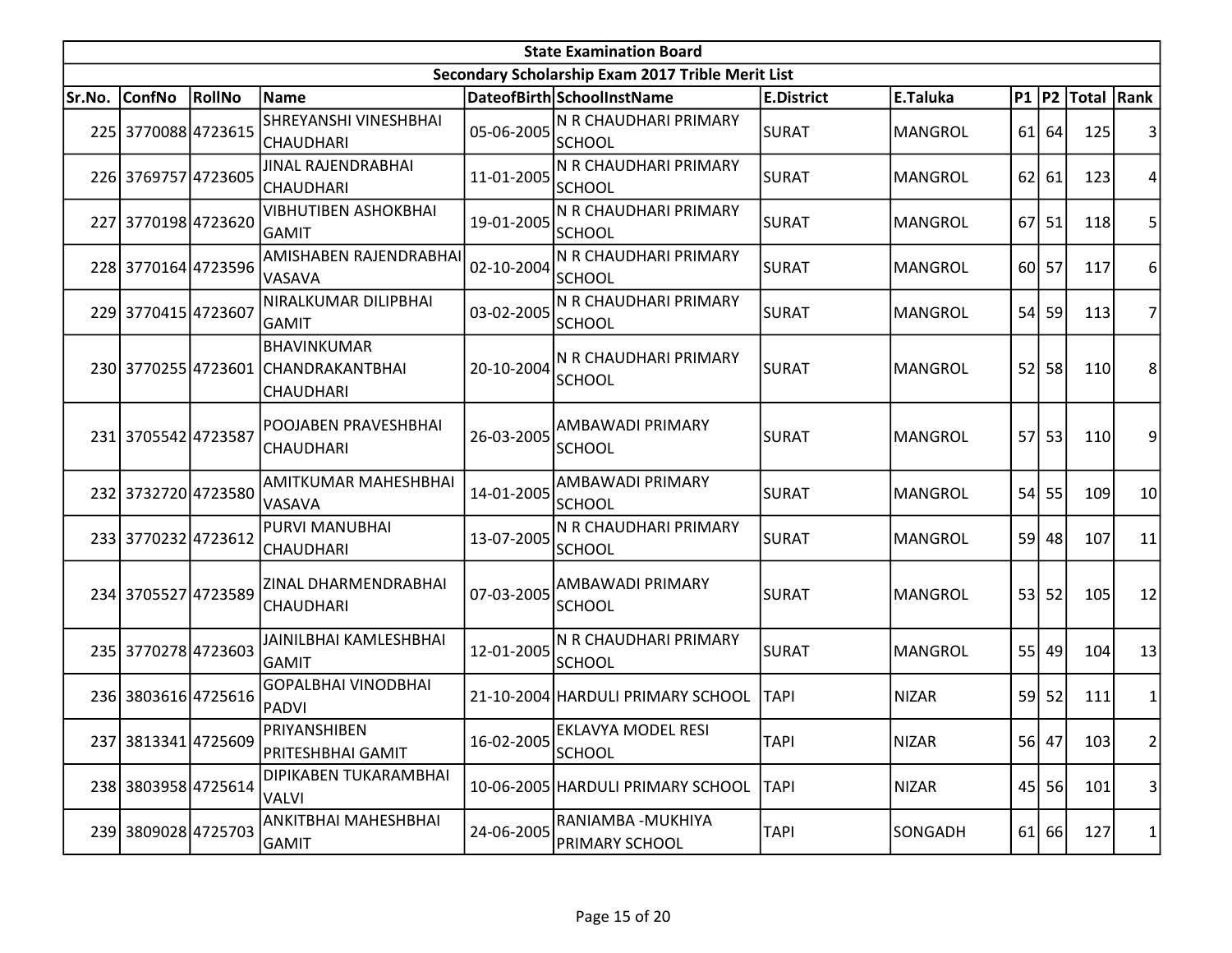|        |                     |        |                                                 |            | <b>State Examination Board</b>                    |                   |                 |    |           |                     |                         |
|--------|---------------------|--------|-------------------------------------------------|------------|---------------------------------------------------|-------------------|-----------------|----|-----------|---------------------|-------------------------|
|        |                     |        |                                                 |            | Secondary Scholarship Exam 2017 Trible Merit List |                   |                 |    |           |                     |                         |
| Sr.No. | <b>ConfNo</b>       | RollNo | <b>Name</b>                                     |            | DateofBirth SchoolInstName                        | <b>E.District</b> | E.Taluka        |    |           | P1  P2  Total  Rank |                         |
|        | 240 3806940 4725653 |        | ROHANBHAI SANJAYBHAI<br>lGAMIT                  |            | 22-08-2005 GALKUVA PRIMARY SCHOOL TAPI            |                   | SONGADH         |    | $62$ 64   | 126                 | 2                       |
|        | 241 3809013 4725710 |        | <b>SIMIBEN MOHANBHAI</b><br><b>GAMIT</b>        | 25-02-2004 | RANIAMBA - MUKHIYA<br><b>PRIMARY SCHOOL</b>       | <b>TAPI</b>       | SONGADH         | 62 | 63        | 125                 | 3                       |
|        | 242 3809079 4725704 |        | <b>ARTIBEN NARESHBHAI</b><br>GAMIT              | 21-06-2005 | RANIAMBA - MUKHIYA<br><b>PRIMARY SCHOOL</b>       | <b>TAPI</b>       | SONGADH         | 61 | 63        | 124                 | 4                       |
|        | 243 3809059 4725705 |        | ASHISHBHAI SATISHBHAI<br><b>GAMIT</b>           | 03-02-2005 | RANIAMBA - MUKHIYA<br>PRIMARY SCHOOL              | <b>TAPI</b>       | SONGADH         |    | 58 63     | 121                 | 5                       |
|        | 244 3808955 4725701 |        | AMITBHAI MAHESHBHAI<br>GAMIT                    | 19-01-2005 | RANIAMBA - MUKHIYA<br><b>PRIMARY SCHOOL</b>       | <b>TAPI</b>       | SONGADH         | 55 | 65        | 120                 | 6                       |
|        | 245 3806275 4725650 |        | PRAKASHKUMAR<br> RANJITBHAI GAMIT               |            | 05-02-2005 GALKUVA PRIMARY SCHOOL                 | <b>TAPI</b>       | SONGADH         | 58 | 58        | 116                 | 7                       |
|        | 246 3770575 4725640 |        | JAHANVIBEN SUNILABHAI<br><b>GAMIT</b>           |            | 02-08-2005 DUMDA PRIMARY SCHOOL                   | <b>TAPI</b>       | SONGADH         | 61 | 51        | 112                 | 8                       |
|        | 247 3806103 4725685 |        | <b>JULIYESHKUMAR</b><br><b>JAYRAMBHAI GAMIT</b> | 26-05-2004 | NANA BANDHARPADA<br><b>PRIMARY SCHOOL</b>         | <b>TAPI</b>       | SONGADH         | 59 | 52        | 111                 | 9                       |
|        | 248 3806070 4725686 |        | <b>KRISHTINABEN MONAJBHAI</b><br><b>GAMIT</b>   | 21-08-2004 | NANA BANDHARPADA<br>PRIMARY SCHOOL                | <b>TAPI</b>       | SONGADH         | 61 | 50        | 111                 | 10                      |
|        | 249 3807635 4725689 |        | <b>SERONBEN JAYESHBHAI</b><br>GAMIT             | 28-09-2004 | NANA BANDHARPADA<br><b>PRIMARY SCHOOL</b>         | <b>TAPI</b>       | SONGADH         | 53 | 57        | 110                 | 11                      |
|        | 250 3772150 4725744 |        | AYUSHIKUMARI NITINBHAI<br><b>CHAUDHARI</b>      | 04-11-2004 | UKHALADA PRIMARY<br><b>SCHOOL</b>                 | <b>TAPI</b>       | SONGADH         | 62 | 48        | 110                 | 12                      |
|        | 251 3701030 4725671 |        | URVASHIKUMARI<br><b>PRATIKBHAI GAMIT</b>        |            | 27-04-2005 KIKAKUI PRIMARY SCHOOL                 | <b>TAPI</b>       | SONGADH         | 57 | 53        | 110                 | 13                      |
|        | 252 3765447 4725780 |        | NITESHBHAI TEJUBHAI<br><b>GAMIT</b>             | 27-04-2005 | <b>SUNDARPUR PRIMARY</b><br><b>SCHOOL</b>         | <b>TAPI</b>       | <b>UCHCHHAL</b> |    | 49 44     | 93                  | 1                       |
|        | 253 3765471 4725789 |        | <b>SONALBEN DASUBHAI</b><br>GAMIT               | 20-08-2005 | <b>SUNDARPUR PRIMARY</b><br><b>SCHOOL</b>         | <b>TAPI</b>       | <b>UCHCHHAL</b> |    | $45$ 44   | 89                  | $\overline{\mathbf{c}}$ |
|        | 254 3765578 4725783 |        | PRIYANSHABEN ARUNBHAI<br><b>GAMIT</b>           | 06-12-2004 | <b>SUNDARPUR PRIMARY</b><br><b>SCHOOL</b>         | <b>TAPI</b>       | <b>UCHCHHAL</b> |    | $52$   36 | 88                  | $\vert 3 \vert$         |
|        | 255 3703870 4725768 |        | PRINCEKUMAR ELESHBHAI<br>GAMIT                  | 13-09-2004 | <b>BHITKHURD PRIMARY</b><br>SCHOOL                | <b>TAPI</b>       | <b>UCHCHHAL</b> | 47 | 38        | 85                  | 4                       |
|        | 256 3765540 4725785 |        | ROHANBHAI VINODBHAI<br>MAVCHI                   | 11-11-2004 | <b>SUNDARPUR PRIMARY</b><br><b>SCHOOL</b>         | <b>TAPI</b>       | <b>UCHCHHAL</b> |    | 50 35     | 85                  | 5                       |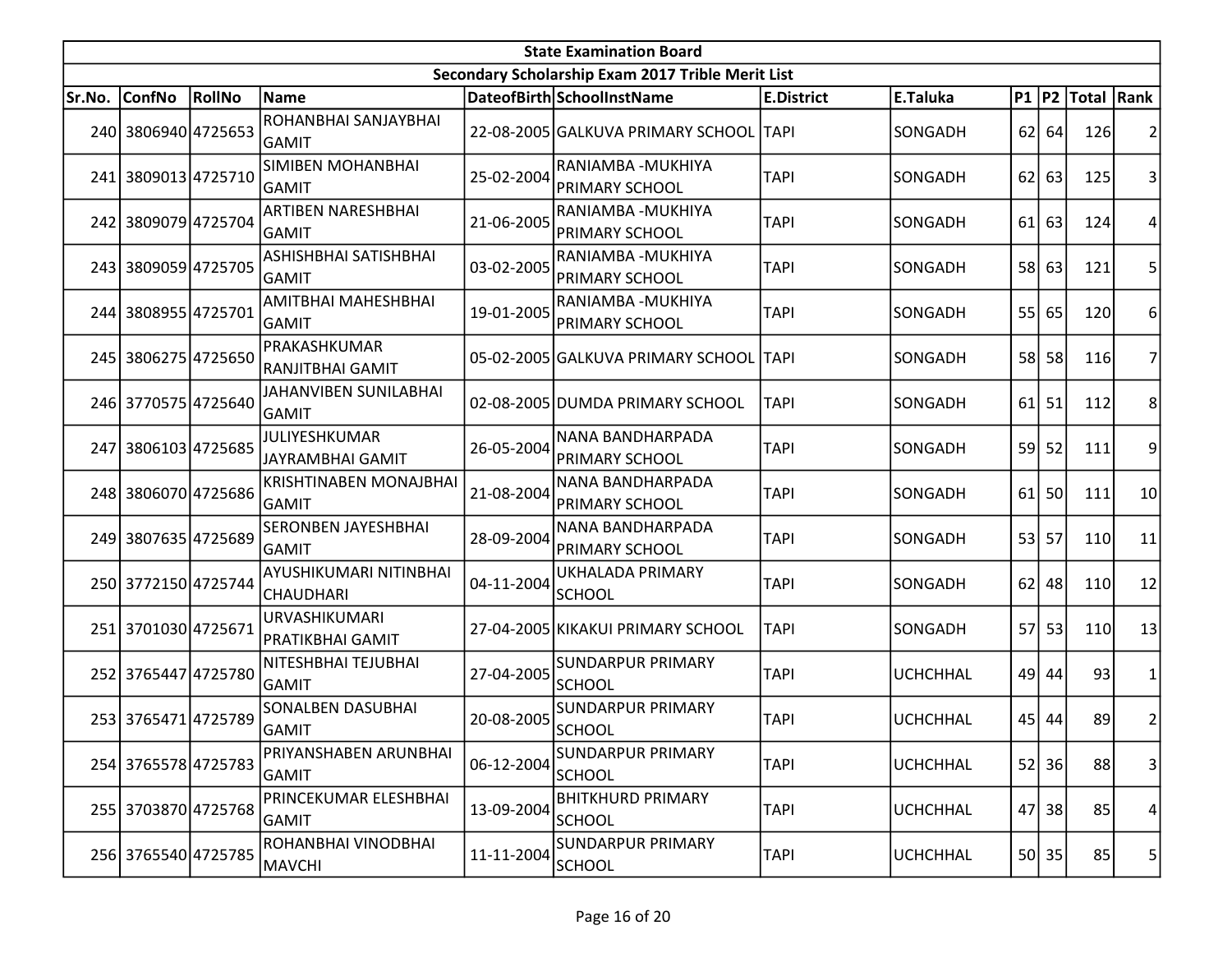|        |                     |        |                                              |            | <b>State Examination Board</b>                                          |                   |                 |                 |           |                     |                |
|--------|---------------------|--------|----------------------------------------------|------------|-------------------------------------------------------------------------|-------------------|-----------------|-----------------|-----------|---------------------|----------------|
|        |                     |        |                                              |            | Secondary Scholarship Exam 2017 Trible Merit List                       |                   |                 |                 |           |                     |                |
| Sr.No. | <b>ConfNo</b>       | RollNo | <b>Name</b>                                  |            | DateofBirth SchoolInstName                                              | <b>E.District</b> | E.Taluka        |                 |           | P1  P2  Total  Rank |                |
|        | 257 3765532 4725771 |        | ABHAYBHAI HARISHBHAI<br><b>VASAVA</b>        | 09-10-2004 | <b>SUNDARPUR PRIMARY</b><br><b>SCHOOL</b>                               | <b>TAPI</b>       | <b>UCHCHHAL</b> |                 | 45 38     | 83                  | 6              |
|        | 258 3765486 4725779 |        | NIRMALABEN CHANDUBHAI<br>KOKANI              | 31-01-2004 | <b>SUNDARPUR PRIMARY</b><br>SCHOOL                                      | <b>TAPI</b>       | <b>UCHCHHAL</b> |                 | 43 36     | 79                  | 7              |
|        | 259 3807444 4725813 |        | MAITRIKUMARI<br>PRADIPBHAI CHAUDHARI         | 04-12-2004 | <b>GRAM SHALA VEDACHHI</b><br><b>PRIMARY SCHOOL</b>                     | <b>TAPI</b>       | VALOD           | 65              | 63        | 128                 | 1              |
|        |                     |        | 260 3720446 4725823 KRUPA ASWINBHAI GAMIT    | 23-01-2005 | <b>MORDEVI MUKHYA</b><br>PRIMARY SCHOOL                                 | <b>TAPI</b>       | VALOD           | 68              | 55        | 123                 | 2              |
|        | 261 3771047 4725799 |        | PRINCEBHAI HITESHBHAI<br>GAMIT               | 05-07-2005 | <b>AASHRAM SCHOOL</b><br><b>VANASHTHALI KANJOD</b>                      | <b>TAPI</b>       | <b>VALOD</b>    | 65 <sup> </sup> | 56        | 121                 | 3              |
|        | 262 3720443 4725842 |        | <b>VINAYKUMAR ANILBHAI</b><br>GAMIT          | 20-03-2004 | MOTI VEDACHHI PRIMARY<br>SCHOOL                                         | <b>TAPI</b>       | <b>VALOD</b>    | 64              | 54        | 118                 | 4              |
|        | 263 3770911 4725796 |        | <b>HARSHKUMAR</b><br>SHAILESHBHAI CHAUDHARI  | 20-10-2004 | <b>AASHRAM SCHOOL</b><br><b>VANASHTHALI KANJOD</b>                      | <b>TAPI</b>       | VALOD           | 66 l            | 51        | 117                 | 5              |
|        | 264 3765780 4725809 |        | PRINCESKUMARI<br><b>DHIRAJBHAI CHAUDHARI</b> | 11-10-2004 | <b>ANDHATRI MUKHYA</b><br>PRIMARY SCHOOL                                | <b>TAPI</b>       | VALOD           | 53 <sup>1</sup> | 63        | 116                 | 6              |
|        | 265 3702356 4725949 |        | YASH DINESHBHAI<br><b>CHAUDHARI</b>          | 12-04-2005 | <b>SMT ANILA SURESH SHAH</b><br><b>PRIMARY SCHOOL</b>                   | <b>TAPI</b>       | <b>VYARA</b>    | 56              | 60        | 116                 | 1              |
|        | 266 3809531 4725945 |        | TANVIKUMARI SHASHIKANT<br><b>GAMIT</b>       |            | 27-05-2005 MAYPUR PRIMARY SCHOOL                                        | <b>TAPI</b>       | <b>VYARA</b>    | 62              | 49        | 111                 | $\overline{2}$ |
| 267l   | 3804443 4725955     |        | PRITIKUMARI ANILBHAI<br> GAMIT               | 29-06-2005 | TADKUVA MUKHYA<br><b>PRIMARY SCHOOL</b>                                 | <b>TAPI</b>       | <b>VYARA</b>    | 54              | <b>56</b> | 110                 | 3              |
|        |                     |        | 268 3707515 4725909 PRAFUL AJITBHAI VALVI    |            | <b>JAVAHAR NAVODAY</b><br>04-05-2004 VIDHYALAY PRIMARY<br><b>SCHOOL</b> | <b>TAPI</b>       | <b>VYARA</b>    | 63              | 44        | 107                 | 4              |
|        | 269 3809612 4725873 |        | <b>SUREKHA SANJAYBHAI</b><br><b>GAMIT</b>    |            | 07-05-2005 CHIKHALI PRIMARY SCHOOL                                      | <b>TAPI</b>       | <b>VYARA</b>    | 57              | 48        | 105                 | 5              |
|        | 270 3809645 4725872 |        | ROHAN KAMALESHBHAI<br><b>GAMIT</b>           |            | 16-12-2004 CHIKHALI PRIMARY SCHOOL TAPI                                 |                   | <b>VYARA</b>    |                 | 54 50     | 104                 | 6              |
|        | 271 3809534 4725940 |        | NANDINI KISHORBHAI<br>GAMIT                  |            | 30-03-2005 MAYPUR PRIMARY SCHOOL                                        | <b>TAPI</b>       | <b>VYARA</b>    |                 | 57 45     | 102                 | 7              |
| 2721   | 3804306 4725959     |        | VIKASKUMAR AMINBHAI<br><b>GAMIT</b>          | 03-04-2005 | TADKUVA MUKHYA<br><b>PRIMARY SCHOOL</b>                                 | <b>TAPI</b>       | <b>VYARA</b>    |                 | 45 57     | 102                 | 8              |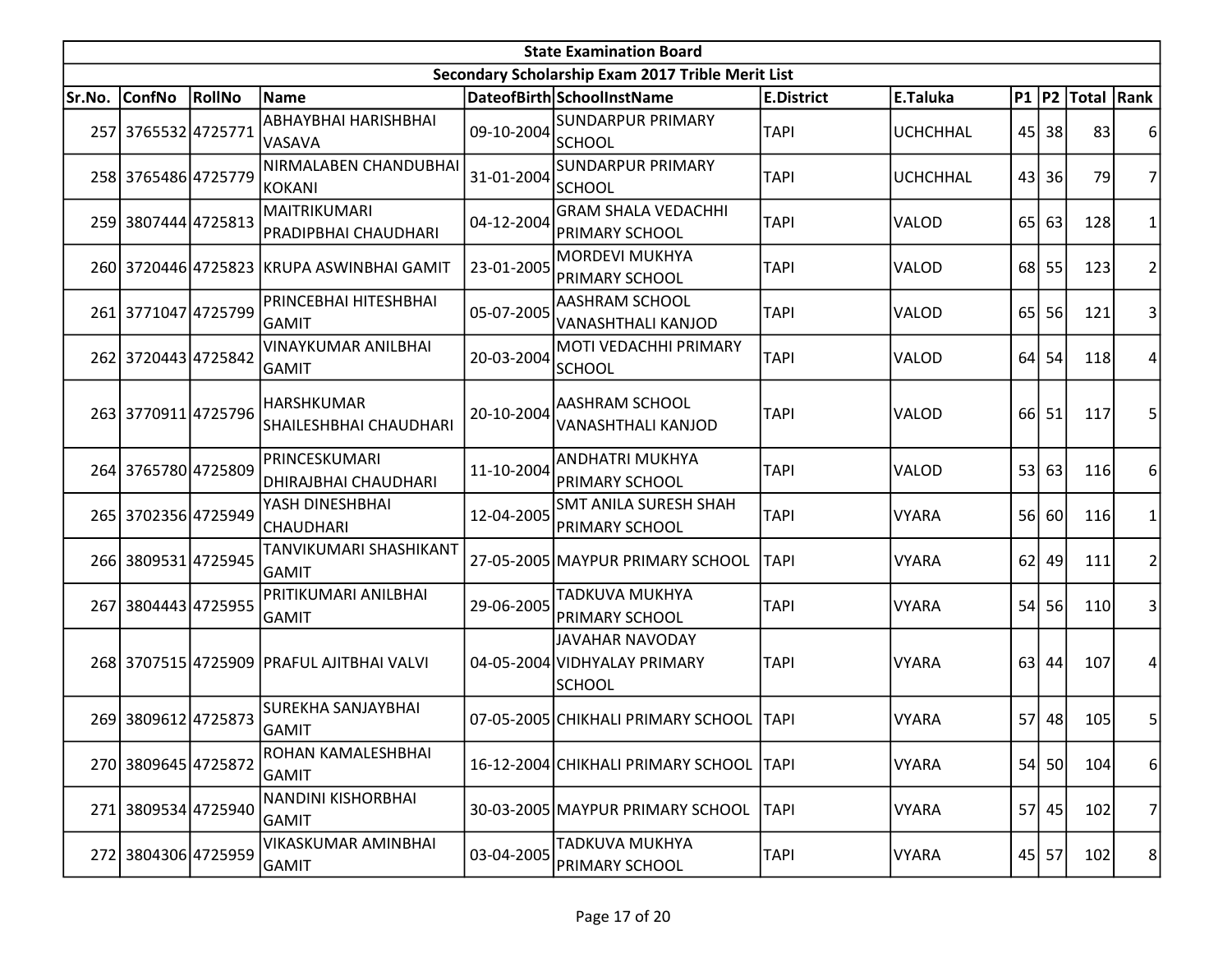|        |                     |               |                                                                  |            | <b>State Examination Board</b>                                          |                   |                  |                 |           |                     |                |
|--------|---------------------|---------------|------------------------------------------------------------------|------------|-------------------------------------------------------------------------|-------------------|------------------|-----------------|-----------|---------------------|----------------|
|        |                     |               |                                                                  |            | Secondary Scholarship Exam 2017 Trible Merit List                       |                   |                  |                 |           |                     |                |
| Sr.No. | <b>ConfNo</b>       | <b>RollNo</b> | Name                                                             |            | DateofBirth SchoolInstName                                              | <b>E.District</b> | E.Taluka         |                 |           | P1  P2  Total  Rank |                |
|        |                     |               | 273 3707123 4725893 JJIYA JITENDRABHAI PATEL                     |            | <b>JAVAHAR NAVODAY</b><br>04-04-2005 VIDHYALAY PRIMARY<br><b>SCHOOL</b> | <b>TAPI</b>       | <b>VYARA</b>     |                 | $59$ 41   | 100                 | 9              |
|        | 274 3768978 4725976 |               | SANJANABEN BABUBHAI<br>JADAV                                     | 07-07-2005 | TAKLIPADA PRIMARY<br><b>SCHOOL</b>                                      | <b>THE DANGS</b>  | <b>AHWA</b>      | 35              | 36        | 71                  | 1              |
|        | 275 3810084 4726940 |               | <b>KRUPAL GANESHBHAI</b><br><b>PATEL</b>                         |            | 24-01-2005 KHARVEL PRA. SHALA                                           | VALSAD            | <b>DHARAMPUR</b> | 71              | 68        | 139                 | 1              |
|        |                     |               | 276 3803975 4727045 ZALAK AJITBHAI PATEL                         | 29-06-2005 | RADHABA SHAMLAL PATEL<br><b>SHALA</b>                                   | VALSAD            | <b>DHARAMPUR</b> | 74I             | 65        | 139                 | $\overline{c}$ |
|        | 277 3720077 4727103 |               | PAYALKUMARI DHIRUBHAI<br>PATEL                                   |            | 14-04-2005 VIDYAMANDIR SHERIMAAD                                        | VALSAD            | <b>DHARAMPUR</b> | 76I             | 62        | 138                 | 3              |
|        | 278 3733890 4726919 |               | <b>DHRUTIBEN BIPINBHAI</b><br>CHAUHAN                            |            | 13-12-2004 KARANJVERI PRA. SHALA                                        | VALSAD            | <b>DHARAMPUR</b> | 65              | <b>70</b> | 135                 | 4              |
|        | 279 3769147 4727107 |               | TANISHA SUBHASHBHAI<br>PATEL                                     |            | 29-03-2005 VIDYAMANDIR SHERIMAAD                                        | VALSAD            | <b>DHARAMPUR</b> | 76 <sup> </sup> | 59        | 135                 | 5              |
|        | 280 3769181 4727093 |               | <b>ANAMIKABEN PRAVINBHAI</b><br><b>DESAI</b>                     |            | 10-04-2005 VIDYAMANDIR SHERIMAAD                                        | VALSAD            | <b>DHARAMPUR</b> | 74              | 61        | 135                 | 6              |
| 281    | 3803617 4727035     |               | MONIKAKUMARI<br>SUGAMBHAI PATEL                                  | 11-10-2004 | RADHABA SHAMLAL PATEL<br><b>SHALA</b>                                   | VALSAD            | <b>DHARAMPUR</b> | 72              | 62        | 134                 | 7              |
|        |                     |               | PRIYANSHIKUMARI<br>282 3769103 4727104 MUKESHBHAI<br>KALMIMAHETA |            | 13-07-2005 VIDYAMANDIR SHERIMAAD                                        | VALSAD            | <b>DHARAMPUR</b> | 75              | 59        | 134                 | 8              |
|        | 283 3803844 4727025 |               | JAYKUMAR AYTULBHAI<br><b>THORAT</b>                              | 04-07-2004 | RADHABA SHAMLAL PATEL<br><b>SHALA</b>                                   | VALSAD            | <b>DHARAMPUR</b> | 67              | 66        | 133                 | 9              |
|        | 284 3754148 4726928 |               | RADHIKABEN VIJAYBHAI<br><b>THORAT</b>                            |            | 07-02-2005 KARANJVERI PRA. SHALA                                        | VALSAD            | <b>DHARAMPUR</b> | <b>61</b>       | 72        | 133                 | 10             |
|        | 285 3720083 4727108 |               | TANVIKUMARI ISVARBHAI<br>PATEL                                   |            | 24-01-2005 VIDYAMANDIR SHERIMAAD                                        | VALSAD            | <b>DHARAMPUR</b> | 73              | 58        | 131                 | 11             |
|        | 286 3803538 4727037 |               | NIKUNJKUMAR PRAVINBHAI<br><b>GANVIT</b>                          | 27-04-2005 | RADHABA SHAMLAL PATEL<br><b>SHALA</b>                                   | VALSAD            | <b>DHARAMPUR</b> | 71              | 59        | 130                 | 12             |
|        |                     |               | 287 3803639 4727041 SMITA RAJESHBHAI PATEL                       | 30-05-2005 | RADHABA SHAMLAL PATEL<br><b>SHALA</b>                                   | VALSAD            | <b>DHARAMPUR</b> | 71              | 59        | 130                 | 13             |
|        | 288 3804108 4726963 |               | DHARMESHBHAI KANUBHAI<br>MALDHARIYA                              |            | 20-10-2003 MAMABHACHA PRA. SHALA                                        | VALSAD            | DHARAMPUR        |                 | $62$ 67   | 129                 | 14             |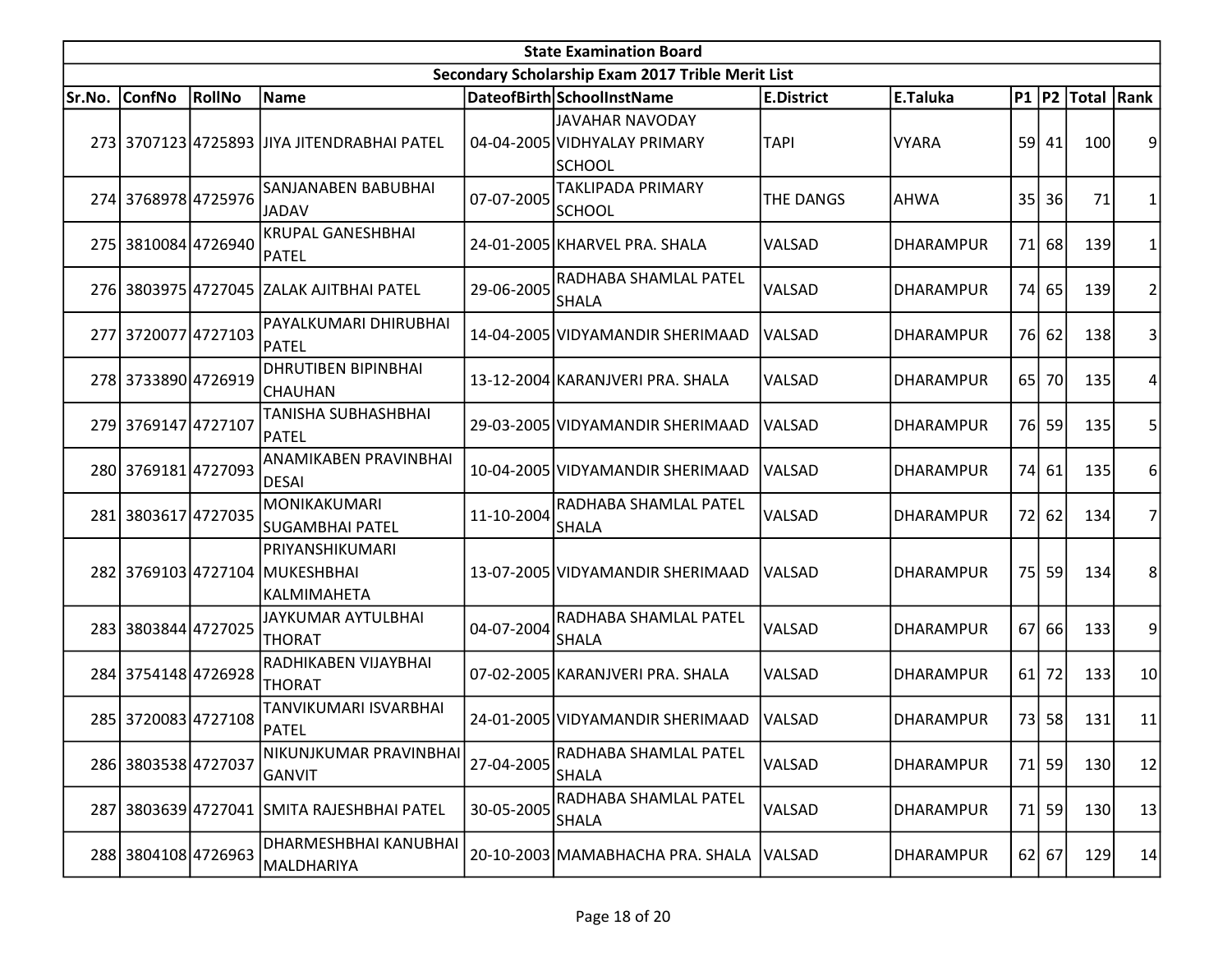|        |                     |        |                                              |            | <b>State Examination Board</b>                                      |                   |                  |    |       |                  |                |
|--------|---------------------|--------|----------------------------------------------|------------|---------------------------------------------------------------------|-------------------|------------------|----|-------|------------------|----------------|
|        |                     |        |                                              |            | Secondary Scholarship Exam 2017 Trible Merit List                   |                   |                  |    |       |                  |                |
| Sr.No. | <b>ConfNo</b>       | RollNo | Name                                         |            | DateofBirth SchoolInstName                                          | <b>E.District</b> | E.Taluka         |    |       | P1 P2 Total Rank |                |
|        | 289 3803764 4727027 |        | <b>KAMLAX YOGESHBHAI</b><br><b>PATEL</b>     | 29-11-2004 | RADHABA SHAMLAL PATEL<br><b>SHALA</b>                               | VALSAD            | <b>DHARAMPUR</b> |    | 71 58 | 129              | 15             |
|        | 290 3803815 4727038 |        | NITIBEN MAHESHBHAI<br>PATEL                  | 04-02-2005 | RADHABA SHAMLAL PATEL<br><b>SHALA</b>                               | VALSAD            | <b>DHARAMPUR</b> |    | 68 60 | 128              | 16             |
|        |                     |        | 291 3770245 4727284 DEVANSHI DILIPBHAI PATEL |            | 15-05-2004 J.F.SARVAJANIK SCHOOL                                    | VALSAD            | <b>PARDI</b>     |    | 78 80 | 158              |                |
|        |                     |        | 292 3770450 4727286 JASH SATISHBHAI PATEL    |            | 01-08-2004 J.F.SARVAJANIK SCHOOL                                    | VALSAD            | <b>PARDI</b>     |    | 73 70 | 143              |                |
|        |                     |        | 293 3770460 4727280 ANSH BABUBHAI PATEL      |            | 14-02-2005 J.F.SARVAJANIK SCHOOL                                    | VALSAD            | <b>PARDI</b>     |    | 73 69 | 142              | 3              |
|        |                     |        | 294 3770466 4727294 MIHIR DHIRUBHAI PATEL    |            | 03-12-2004 J.F.SARVAJANIK SCHOOL                                    | VALSAD            | <b>PARDI</b>     |    | 71 70 | 141              |                |
|        |                     |        | 295 3770289 4727332 HETVI KANAIYALAL PATEL   |            | 09-07-2005 PARDI KANYASHALA-1                                       | VALSAD            | <b>PARDI</b>     |    | 74 67 | 141              |                |
|        | 296 3770425 4727279 |        | AAYUSHI PRAKASHBHAI<br>PATEL                 |            | 16-05-2004 J.F.SARVAJANIK SCHOOL                                    | VALSAD            | <b>PARDI</b>     | 72 | 68    | 140              | 6              |
|        | 297 3721235 4727424 |        | PRIYANSHI JITENDRABHAI<br>PATEL              |            | R.J.DAMANWALLA<br>26-02-2005 SWANIRBHAR GUJ<br><b>MADHYAM SHALA</b> | VALSAD            | <b>PARDI</b>     |    | 73 65 | 138              | 7              |
|        | 298 3721069 4727432 |        | VAIBHAVI JAYNTIBHAI<br>PATEL                 |            | R.J.DAMANWALLA<br>04-07-2005 SWANIRBHAR GUJ<br><b>MADHYAM SHALA</b> | VALSAD            | <b>PARDI</b>     |    | 70 68 | 138              | 8              |
|        |                     |        | 299 3773377 4727238 NEHABEN AJITBHAI PATEL   |            | 19-09-2004 AAMDI PRA. SHALA                                         | VALSAD            | <b>PARDI</b>     |    | 70 67 | 137              | 9              |
|        | 300 3764745 4727563 |        | RISHITABEN CHANDUBHAI<br>VARLI               |            | 29-11-2004 PRA. SHALA BORLAI NO.2                                   | VALSAD            | <b>UMBERGAON</b> |    | 68 65 | 133              |                |
|        | 301 3810390 4727567 |        | ROSHANBHAI RAMESHBHAI<br>DUBLA               |            | 07-09-2005 PRA. SHALA DAHAD                                         | VALSAD            | <b>UMBERGAON</b> |    | 72 61 | 133              | 2              |
|        |                     |        | 302 3810437 4727569 SHRUTI NANDUBHAI DUBLA   |            | 24-12-2004 PRA. SHALA DAHAD                                         | VALSAD            | <b>UMBERGAON</b> |    | 76 54 | 130              | 3              |
|        | 303 3804912 4727618 |        | ROHITBHAI SUMANBHAI<br>VAGHAT                | 06-01-2005 | PRA. SHALA MALSET<br>MUKHYA                                         | VALSAD            | <b>UMBERGAON</b> |    | 67 63 | 130              | 4 <sup>1</sup> |
|        | 304 3804893 4727615 |        | HITESHBHAI VASANTBHAI<br>DAVARIYA            | 10-03-2004 | PRA. SHALA MALSET<br><b>MUKHYA</b>                                  | VALSAD            | <b>UMBERGAON</b> |    | 67 60 | 127              | 5              |
|        | 305 3810423 4727571 |        | <b>SRUSHTI SHANTARAM</b><br> GONARIYA        |            | 12-10-2004 PRA. SHALA DAHAD                                         | VALSAD            | <b>UMBERGAON</b> |    | 68 59 | 127              | $6 \mid$       |